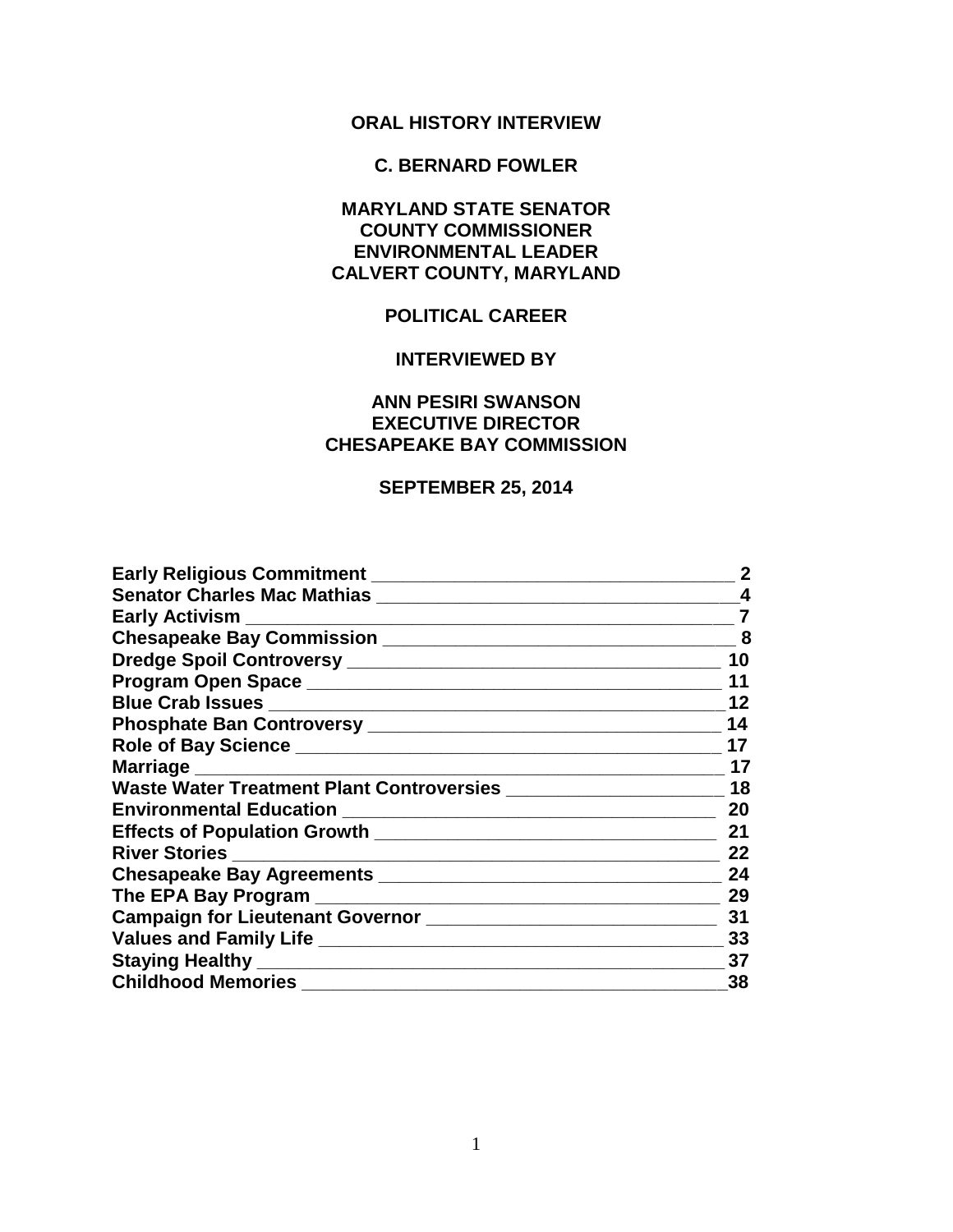Ann Swanson: I think before we even get into this interview I should just ask a very basic question which is. Is there something you want to share before we even begin? Some observation?

Bernie Fowler: Yes. I think it would be careless not to take the opportunity to do that. I guess life is a big bowl and sometimes you can reach in that bowl and get pretty much whatever you want out of it if you work hard enough for it. I never had a lightning strike idea. It was never anything like that. It's always been kind of subtle and somewhat still coming along. But once I engaged, it's full speed ahead. So much of the things that I've been involved in have been because of the wonderful people that I have had to associate with me in my life.

> Back from my early childhood to date, I have been blessed to be able to connect with people that were brilliant. That were honest. They were helpful and they were good counselors for me that enabled me to move forward. Let's call them a village of people that had the tools and equipment to work with and was extremely helpful in guiding me.

#### EARLY RELIGIOUS COMMITMENT

I must tell you this story. I'll tell you now because I just celebrated my 90th birthday, March 30th of this year which I'm very happy to brag about. I began to think about a lot of the things that some of us had been involved in that have been so important just not to Calvert County, just not to southern Maryland, but really some things have had a very definite state, kind of national focus and even an international focus in some instances. I have to tell this story because I think some of this may be relevant to a lot of people. I think there's some historical aspects that need to be preserved in posterity, forever and always. There's no better time than right now to do that. I've been blessed to have the coherency that I've always prayed for. If I'm to live to be an old age, I hope that the mental department will work in concert with the physical department. Thus far, it has been a magnificent journey for me and for that I'm very grateful.

I must tell you this without sounding too sanctimonious. It all didn't begin recently. It happened at the tender age of 14. I well remember. I was a sophomore in high school. We had no middle or junior schools in those, junior high schools in those days so, you only went to eleven grades. I started when I was 5. Graduated at the age of 16. During that period in high school at the age of 14 in 1938, I went to my home church. They had a revival meeting which was very common. Every year they had a revival meeting. They brought in visiting evangelists and people very artful. They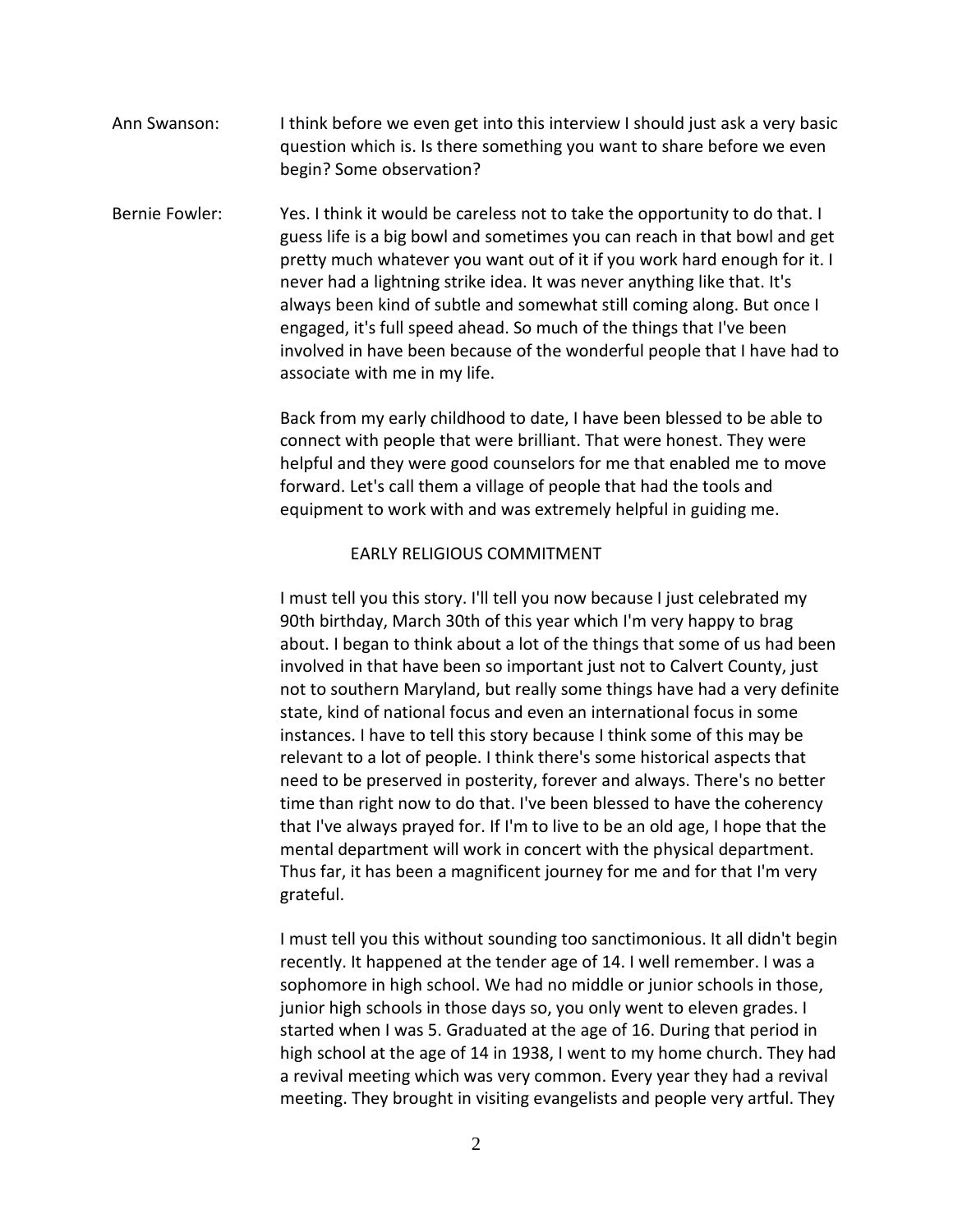were singers. They played music and all. That was without television and radio and all the other attractions you have today. That was a very natural thing for people to congregate at those revivals. I attended one.

One evening during that period of time, the sermon that the evangelist whose name was Reverend P.F. Elliott preached that night. It was very touching. It was very revealing and it was an opportunity for me to really connect with the spiritual side of my life. I did so. I knelt at the altar that night and asked God to be my compass. I want to do what's right in this life. I don't want to be a king or a president. I just want to do things that are good in general for mankind and those things will be pleasing to you. Forgive my past and forgive the things that will happen in the future that I'll never be too proud of because there are temptations. We're all in a way let's say are sinners. We make mistakes at times unconsciously.

I really believe that commitment that I made that night in 1938, that's been a long time ago, has served as a rule and guide of my faith. It's been my direction. It's been my beacon. It's been my benchmark. Though I've strayed from time to time to the left or right, I've never lost sight of the fact that there is a creator of this magnificent universe. He has a job for me to do. If I'm going to do that job right, I can only do it with his help. Having said that, I guess that is the beginning of whatever accomplishments I've been fortunate to make with the village of folks I've worked with over the years. It's been a real, real wonderful experience.

A journey quite frankly that took me a long ways to Washington DC. The first time I ever went to Washington DC, I went there at the age of 16 to live and to go to school. Not too long after that, I was fortunate enough to be 1 of 3 brothers that served in World War II. I lost my oldest brother in the European theater of war. The other 2 of us were unharmed. Some experiences I wouldn't want to go through again. But I wouldn't take the world for the fact that ... I wouldn't trade that experience and that time in my life for anything I know of because this is the greatest nation in the world. No question about it. It was worth fighting for. It's disconcerting that we fight wars and we find out in the final analysis that wars really don't accomplish a great deal. It does in a tentative sense, but it doesn't for the long haul. How many wars have we had since World War II? And it goes on and on and on.

Let's get down to the objective or the goals that we have for this program that we're going to try to put together today and days that follow. We know that you have a starting point in life. I was no different than anyone else. I spent a lot of my young life in the business at Broomes Island, the place that I grew up on and worked and played. Enjoyed every moment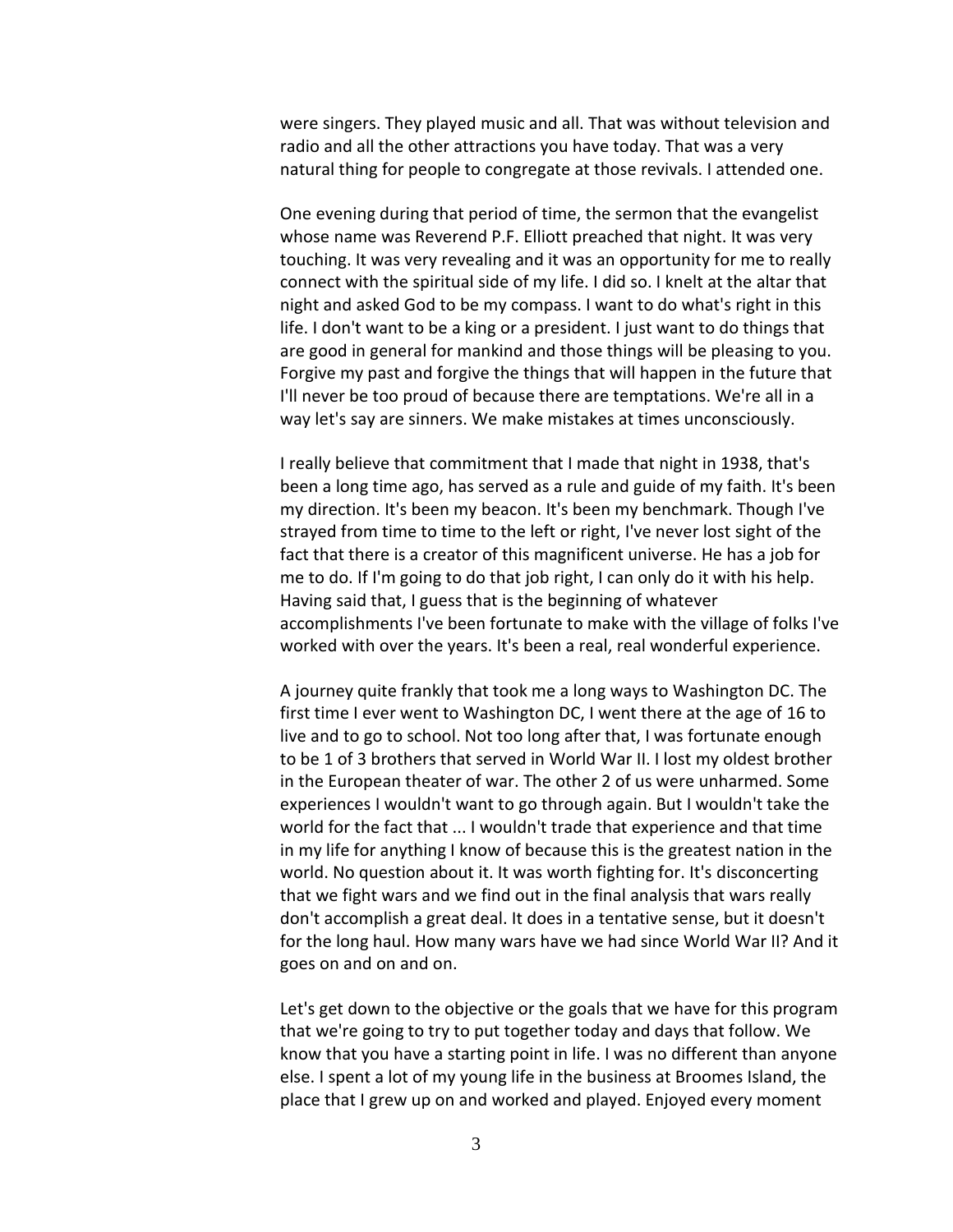of it. The lifestyle was so different then. The culture was so different then. You didn't have any fear for any of the ugliness that's happening in this country of ours now. We're good and we'll always be good because I think God has blessed us. I think He knows enough righteous people in this country that are going to do right that we've been able to be victorious. We'll continue to be the world leader.

There's an opportunity for us to really make a change. We have got to work towards a more cooperative situation. We've got to understand that fighting is not the answer. It's a matter of trying to coexist with people in a peaceful atmosphere. That would suffice all that we ever need if that could occur.

- Ann Swanson: Let me ask you some questions about ...
- Bernie Fowler: Get me going because I ...
- Ann Swanson: Your moral compass. In that ...

### SENATOR CHARLES MAC MATHIAS

- Ann Swanson: Let me ask you a question about this. Mac Mathias is living, he's got a house in your neck of the woods, somewhere on the Patuxent? Right? I think so. He began to see that the watermen were having trouble. They were talking about dirty water. He decided to do a boat trip all around the Chesapeake Bay. Different people joined that boat trip. That's when you joined the boat trip.
- Bernie Fowler: Yes.
- Ann Swanson: You floated with the Congressman and others. Tell me about that. Tell me about what happened because that event really kicked off the whole EPA Chesapeake Bay study. He chaired that committee. That was the first huge study of its kind. What happened on that boat?
- Bernie Fowler: I think even before the boat our court suit was out in front.
- Ann Swanson: He knew you were ...
- Bernie Fowler: He knew. He knew that we were already going to court. We had hired environmental attorneys. We were waiting for them to come up with a procedure that made sense.
- Ann Swanson: Where did you get the money for the attorneys?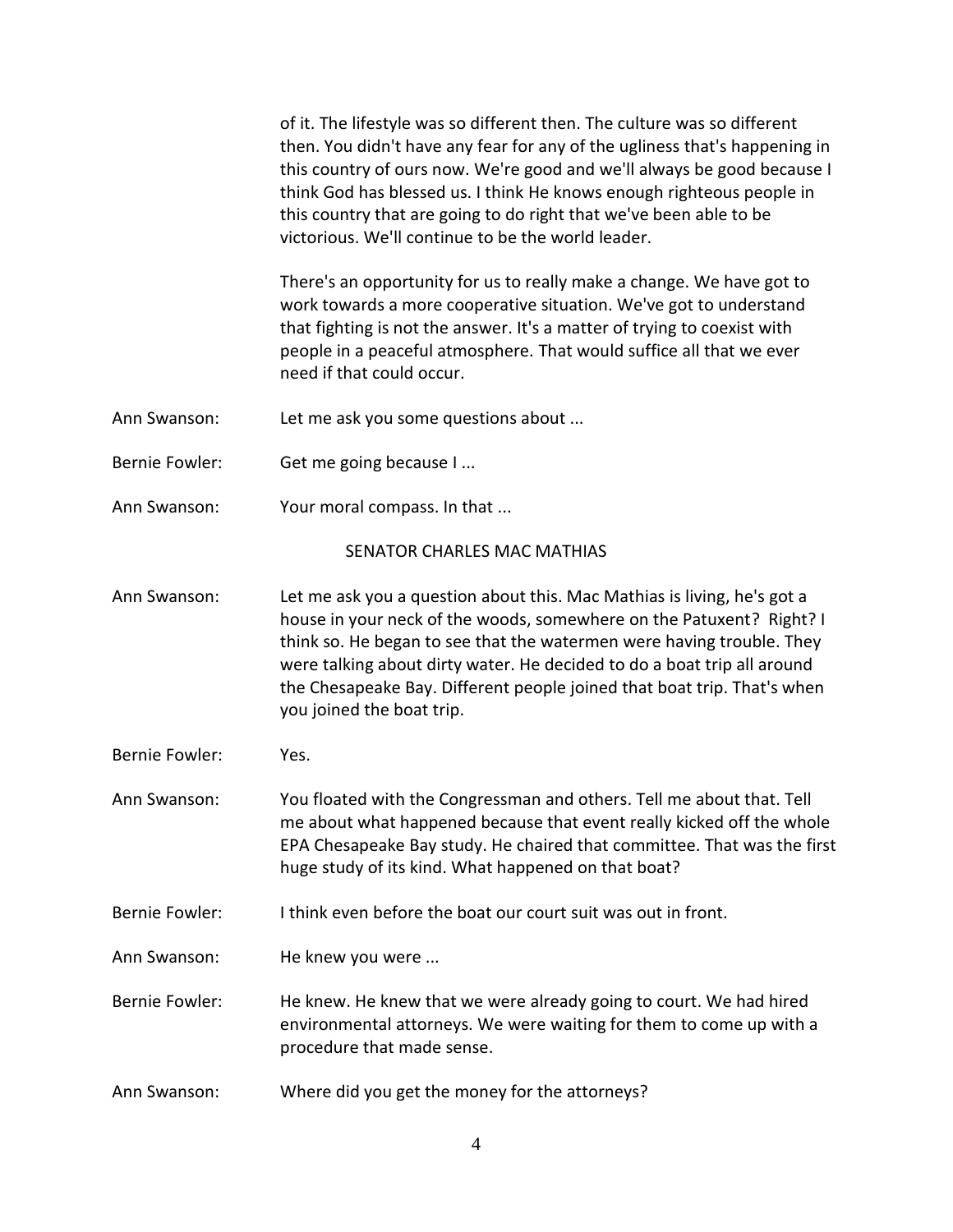Bernie Fowler: The money came from the taxpaying public in Calvert, Charles and St. Mary's county. Ann Swanson: Wow. Bernie Fowler: We didn't seek any grant. It's our river. Ann Swanson: And he's heard about this. Bernie Fowler: He heard about that and he heeded that. Out of that when I was talking with him that day, he lit up. He was just a wonderful man to talk with. A mover and shaker. This was not a political move for him. I think it was coming from his heart. He was like me: he had an affection for this great resource. He wanted to see something done about it. He went to the top and recommended and ultimately got legislation that approved a 29 million dollar study ... Ann Swanson: Right. Bernie Fowler: Of the entire Chesapeake Bay to find out what was wrong. We don't have to repeat all of that. We suspected then what was wrong because of the scientists at Chesapeake Biological Lab. They were saying it's enrichment of nitrogen and phosphorous and too much sedimentation and toxicity going into the river. It's foreign to the river. It can't handle it. We need to change that. His study was unquestionably one of the chains, one of the links in the chains that helped to bring things together and get us some focus. Ann Swanson: His study really served as a catalyst to get a lot of the academic institutions, a lot of the labs talking to one another. Were you aware of like VIMS (Virginia Institute of Marine Science) and Penn State and all of these different academic institutions all focused on Chesapeake Bay? Bernie Fowler: I had very little knowledge of all the different components out there and the organizations. Ann Swanson: This is really ... Bernie Fowler: This action because of the attention that's being focused now on the severity of the problem. It was becoming dramatized. It began to different organization's focus. All of a sudden, here comes the Chesapeake Bay Foundation, for instance. They interviewed me. "What do you think about this court suit?" I told them, "I think it's the only hope we have."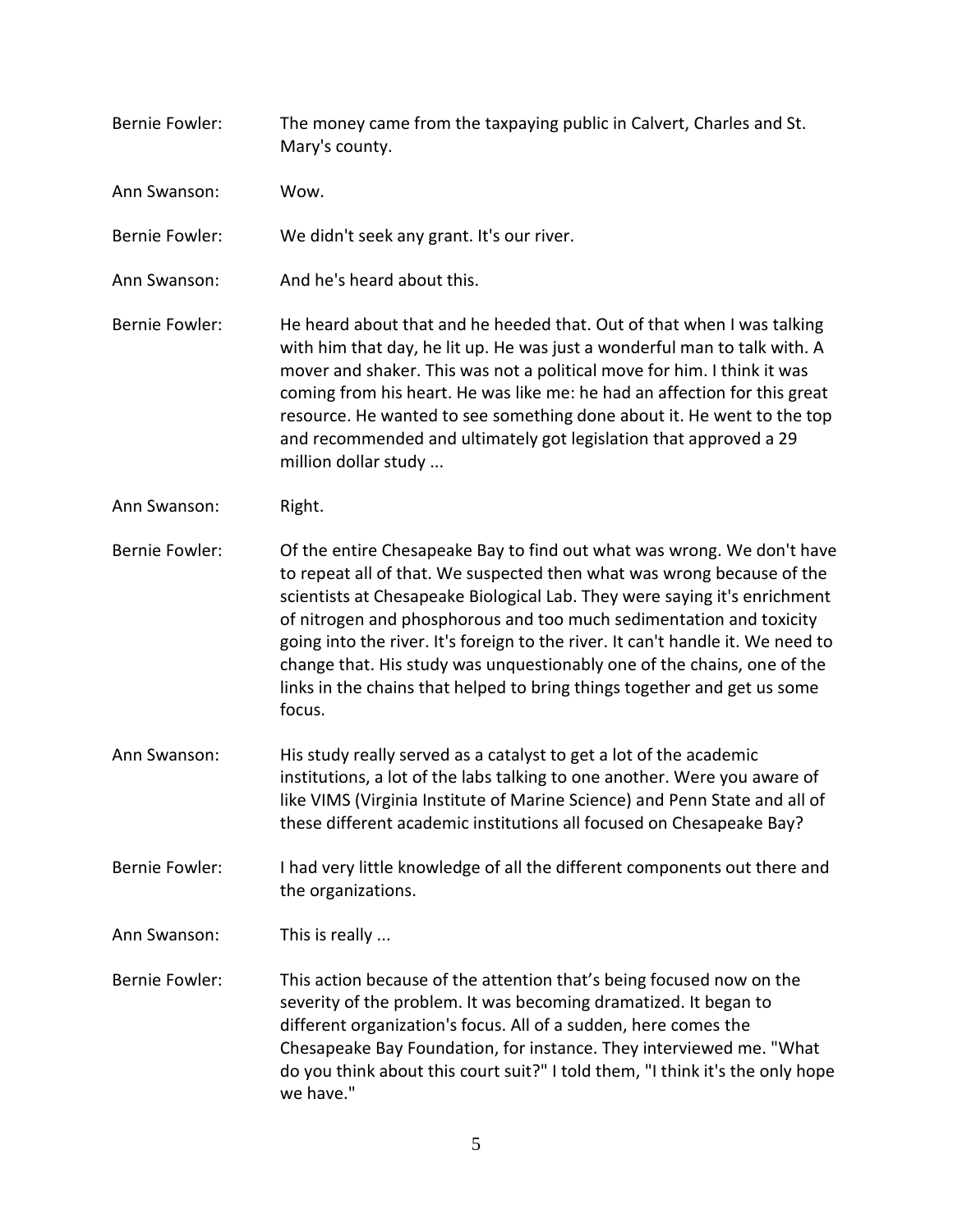| Ann Swanson:          | What year was that?                                                                                                                                                                                                                                                                                                                                                                                     |
|-----------------------|---------------------------------------------------------------------------------------------------------------------------------------------------------------------------------------------------------------------------------------------------------------------------------------------------------------------------------------------------------------------------------------------------------|
| <b>Bernie Fowler:</b> | That was started in 1973. We finally went in court, I think in, I believe it<br>was '76. I'd have to look at my notes to find                                                                                                                                                                                                                                                                           |
| Ann Swanson:          | You've got a timeline of the court in the early '70s. Then, 1976-77, you've<br>got the EPA big program study commencing.                                                                                                                                                                                                                                                                                |
| <b>Bernie Fowler:</b> | Yes.                                                                                                                                                                                                                                                                                                                                                                                                    |
| Ann Swanson:          | That study is going to then deliver its findings and recommendations in<br>1983. When did you run for Senate?                                                                                                                                                                                                                                                                                           |
| <b>Bernie Fowler:</b> | I ran for Senate in 1982 and was sworn in office in January of 1983. Was<br>able to attend the first conference they had at George Mason University.                                                                                                                                                                                                                                                    |
| Ann Swanson:          | Describe that scene.                                                                                                                                                                                                                                                                                                                                                                                    |
| <b>Bernie Fowler:</b> | It was fantastic. I was shocked because the Chesapeake Bay Foundation<br>had put together a film of Broomes Island and Reedville, Virginia and the<br>contrast. Because Reedville was still pretty wholesome then and the area<br>around Broomes Island and Patuxent River was kind of suffocating<br>because of the early things that I mentioned, the nitrogen phosphorous<br>over induction of that. |
| Ann Swanson:          | At the conference, they showed this film.                                                                                                                                                                                                                                                                                                                                                               |
| <b>Bernie Fowler:</b> | They showed the film which is called the Chesapeake Horizon. They<br>showed it. I'd liked to flip out of my seat when they showed it. It's on this<br>huge screen.                                                                                                                                                                                                                                      |
| Ann Swanson:          | You were shocked.                                                                                                                                                                                                                                                                                                                                                                                       |
| <b>Bernie Fowler:</b> | Yes.                                                                                                                                                                                                                                                                                                                                                                                                    |
| Ann Swanson:          | I remember.                                                                                                                                                                                                                                                                                                                                                                                             |
| <b>Bernie Fowler:</b> | We had a number. Marilyn Reeves and we had a lady from Reedville,<br>Virginia and they were all super good. It really today  In fact, it won a<br>big award for the best commentary on the environment for that year.                                                                                                                                                                                   |
| Ann Swanson:          | Now, there is a big conference under way and there were dozens and<br>dozens of legislators at that conference. I remember there was almost a<br>thousand people. Now, you went back to the General Assembly. Did you                                                                                                                                                                                   |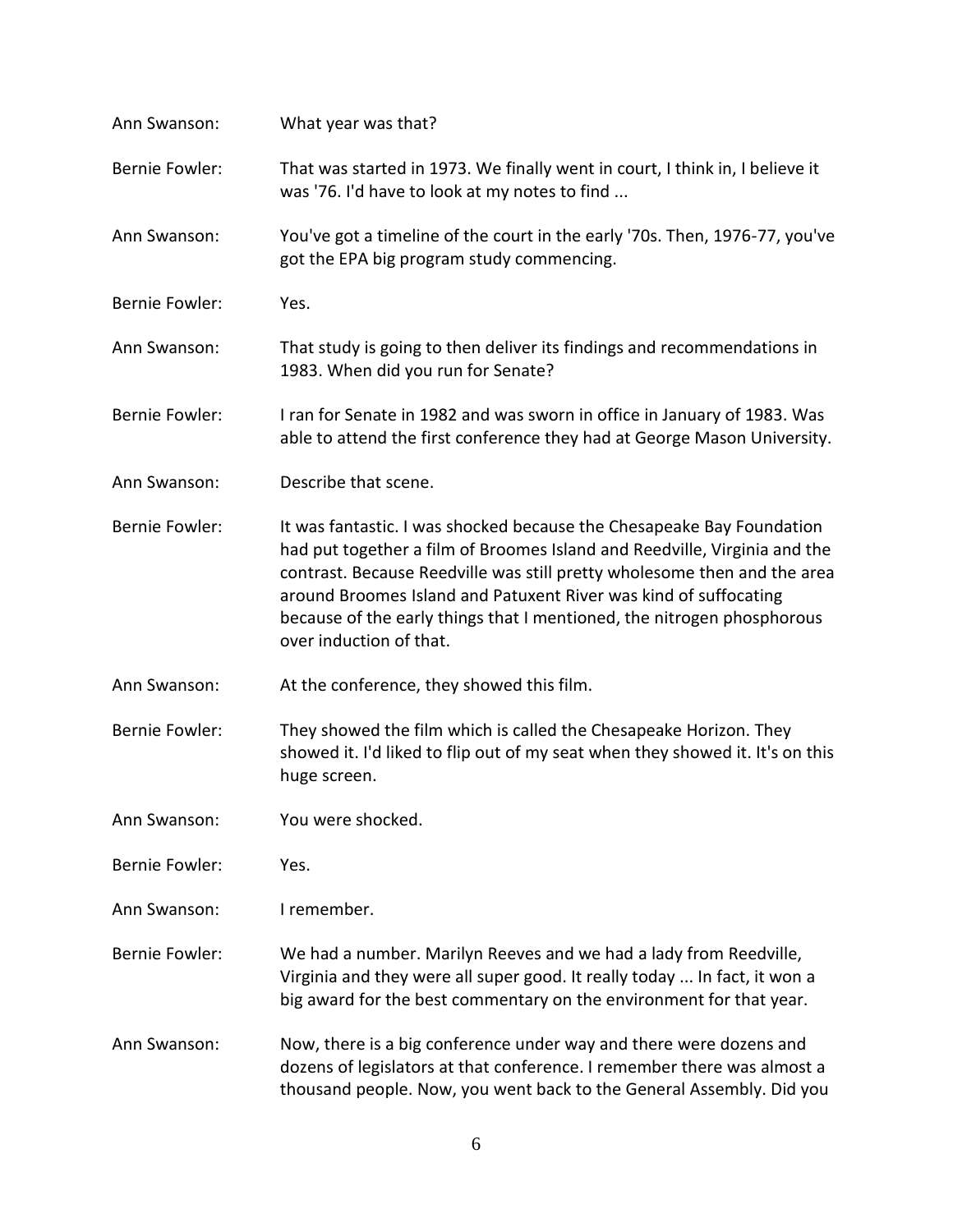know when you ran for office that you would be such a strong environmental advocate or did you grow into that? How did that happen that you became such an environmental legislator?

### EARLY ACTIVISM

Bernie Fowler: Growing up as a child on Broomes Island, I watched a river that was so gracious and so good to us. I watched the demise of that river. You have that river water in your blood. It's in your heart. It's in your mind and you don't want to see something that has provided people with the sustenance they needed in life at a time during the Great Depression when that's about all you had to eat was what you raised and what you could get out of the water. That Patuxent River was more than gracious to us.

> When you see something that important and such an integral part of our, even our human health, to see that begin to leave and slip away, you want to do something about it. That was one of the major reasons that I ran for county commissioner because of the demise of the river. Secondly, I ran for county commissioner because I was tired of seeing closed government. I wanted open government. I called it table top government. The third thing was that we had an educational system, the poorest subdivision in the state of Maryland. We had an educational system that was equal to that and I wanted better than that.

> We had an opportunity to do that because we had the Baltimore Gas Electric Company was coming on which was going to provide some funds. It all came from drive from my heart, the love I had for the river and the hope and the expectations that we could get that river cleaned up in a hurry if we did the right kinds of things. That's really where the drive came from. When I went to Annapolis as a bona fide Senator and I was so grateful to be there. It was a wonderful experience. We had some great people up there, great leaders up there. We had Gerald Winegrad, Senator Winegrad. We had Mrs. Garrett. These people when they told you something, they weren't playing games. They had an affection also for the environment, not just the Patuxent River but the bay, the air, all there was to make life pleasant more pleasant for people. That is what really caused us to dig our heels in. From that moment on, there's always been the nurturing I've had from the divine intervention that I spoke of earlier that keeps my motor running.

Ann Swanson: Now, you are a new legislator and your first term is going to be 1984, which is right when they sign the Chesapeake Bay Agreement. Now, you got to get to work and work on legislation. That's also the year you were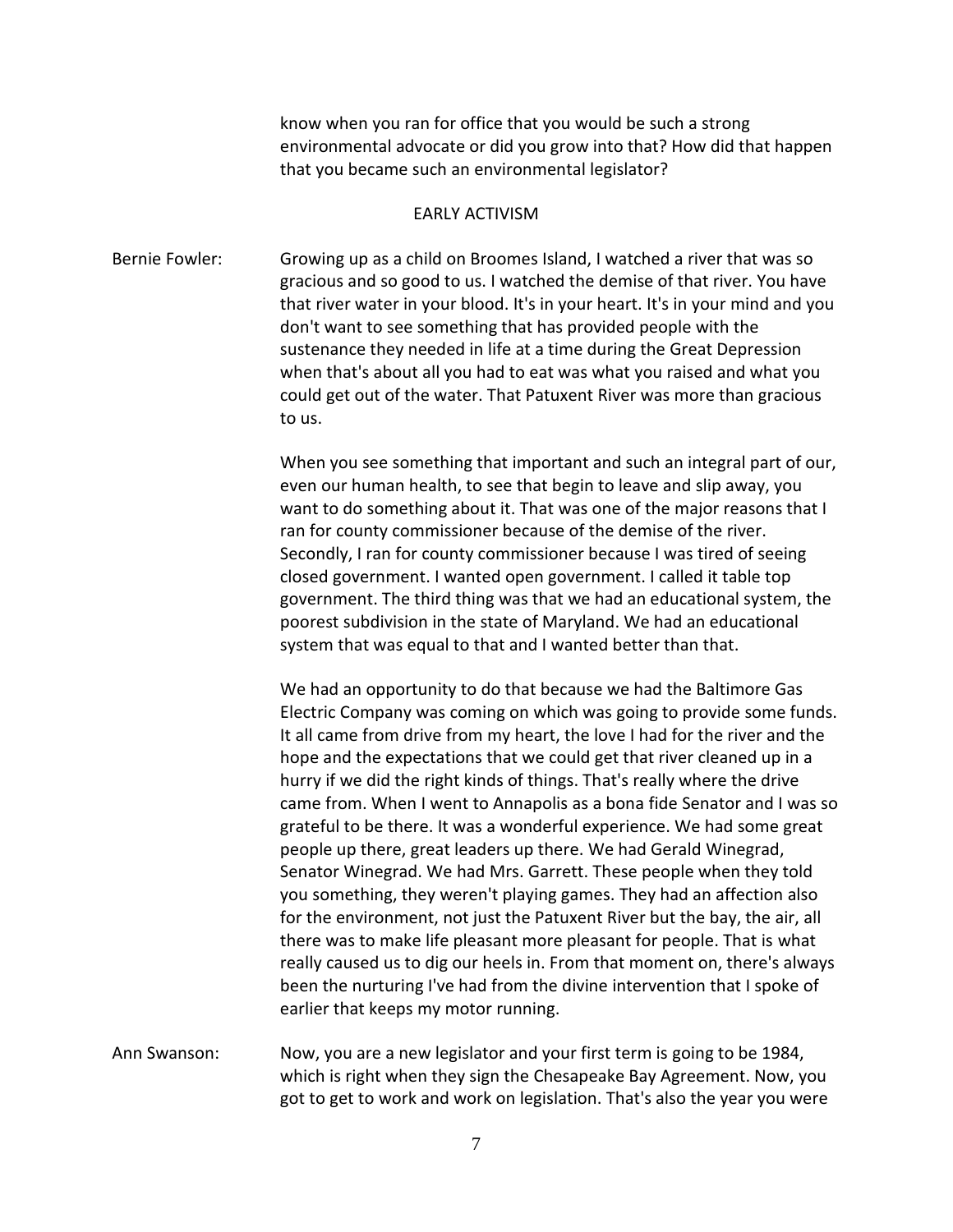asked or be appointed to the Chesapeake Bay Commission. How did that happen?

Bernie Fowler: We had been talking environment ever since I got up there. There was a group of us that met each year, a small group that met with the president of the Senate, President Mike Miller. He was always very receptive to our thoughts. Things that we wanted to do legislatively, we'd run by him hoping to garner up his support. For the most part, the big stuff, he was always on board with us to make it happen. Environmental education, the phosphorus ban, the critical areas, the rock fish moratorium. The list grows on and on and on.

> Let's not leave one very important person out of this. I speak from the heart. It was Governor Harry Hughes, who was never considered to be an environmentalist. In fact, it's in a national magazine. I have a copy of it where John Griffin was being interviewed and he said, "Harry Hughes was never an environmentalist until Bernie Fowler got a hold of him." I can tell you Governor Harry Hughes was one of the greatest friends I ever had and one of the strongest supporters I ever had. Had it not been for the constitution restricting him serving another 4 years or 8 years, we would have had that Patuxent River glistening by now. When he left, the program got short changed. That's what we did every year. We got together with the president of the Senate, went over the things we thought were important and for the most part, we got some big stuff through. Because of the people that I mentioned earlier: you had the Winegrads. You had Mrs. Garrett. Some of the names slip my mind right now but ...

Ann Swanson: Dorman.

Bernie Fowler: Arthur Dorman, super guy. He's the one that actually legislated the Patuxent River Commission.

CHESAPEAKE BAY COMMISSION

- Ann Swanson: Tell me about the commission. What was it like when you were finally ... Now you're appointed to this interstate Chesapeake Bay Commission. A new Senator. You're going to be serving with House and Senate members. When you were first appointed to the Commission in '84, Pennsylvania wasn't even a member yet of the commission. They came in on '85. What's your recall of the early years?
- Bernie Fowler: The early years were very interesting years because this was a time of formation, a time of learning. We had some strong individuals on that.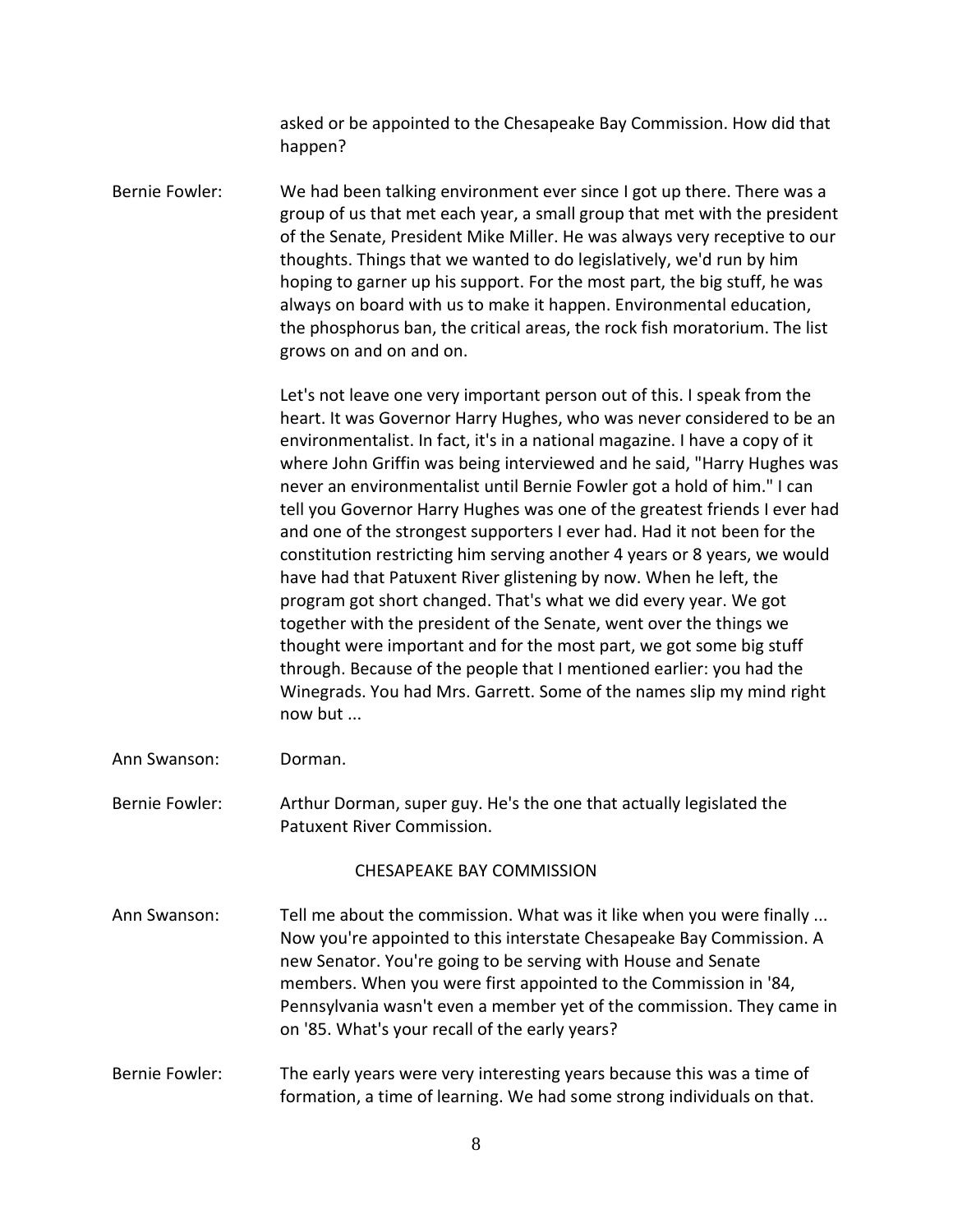They were not playing games. They were dead serious about doing something to help clean up this Chesapeake Bay. What better organization, what better forum or platform could you have than the Chesapeake Bay Commission. When you have 15 elected officials on board and citizen representatives and staff to support you and plenty of advisors through the regulatory agencies and all. It was an exciting time for me quite frankly because I saw a real opportunity here to move forward on some projects that would make a difference in bringing some life back to the Chesapeake Bay. While we had some disappointments obviously, because we aren't there yet. I don't know why I had a vision that we would have the Patuxent River cleaned up in 10 or 15 years and today, it would only take another 15 years. That hasn't happened.

Because of the Chesapeake Bay Commission, their tenacity, the determination and we have been fortunate to have a great staff working and leading that organization. That has caused us to bond together in a tri-state manner. At first, it was bi-state. It was Virginia and Maryland. Now, it becomes tri-state. As we speak now, we've got all 6 of the states and the District of Columbia that have a voice in the Chesapeake Bay Commission. The plan that they have on board is a good plan. It doesn't meet all of the things I'd like to see in it. If you become complacent and too happy, you don't gain anything. You've always got to be reaching for the moon and if you miss the moon, you're right up there with the stars anyways. The Chesapeake Bay Commission has been a very important part of my life.

### DREDGE SPOIL CONTROVERSY: SITE 104

- Ann Swanson: Talk to me about this. Periodically through my time with you I have seen where you disagreed with other people. You disagreed with other House and Senate members who you actually had a very decent rapport with. I'm thinking about things like Site 104 where they wanted to put the dredge material in the heart of Chesapeake Bay. Or over the years where we were setting limits for sewage treatment plants. Or things like that where you said, "No. We need to go further." Where do you get the courage to buck these other people who don't want to go as far?
- Bernie Fowler: It has to begin with a conviction that it is the right thing to do. That is number 1. It has got to be the right thing to do. In this case, for the Chesapeake Bay and the people who live around it. Once you are convinced of that, then there's no turning back. The courage is there because you know you're right in what you're doing. Losing a battle once in a while doesn't necessarily mean you're going to lose the war. You can't afford to compromise too greatly. The democracy as a whole is a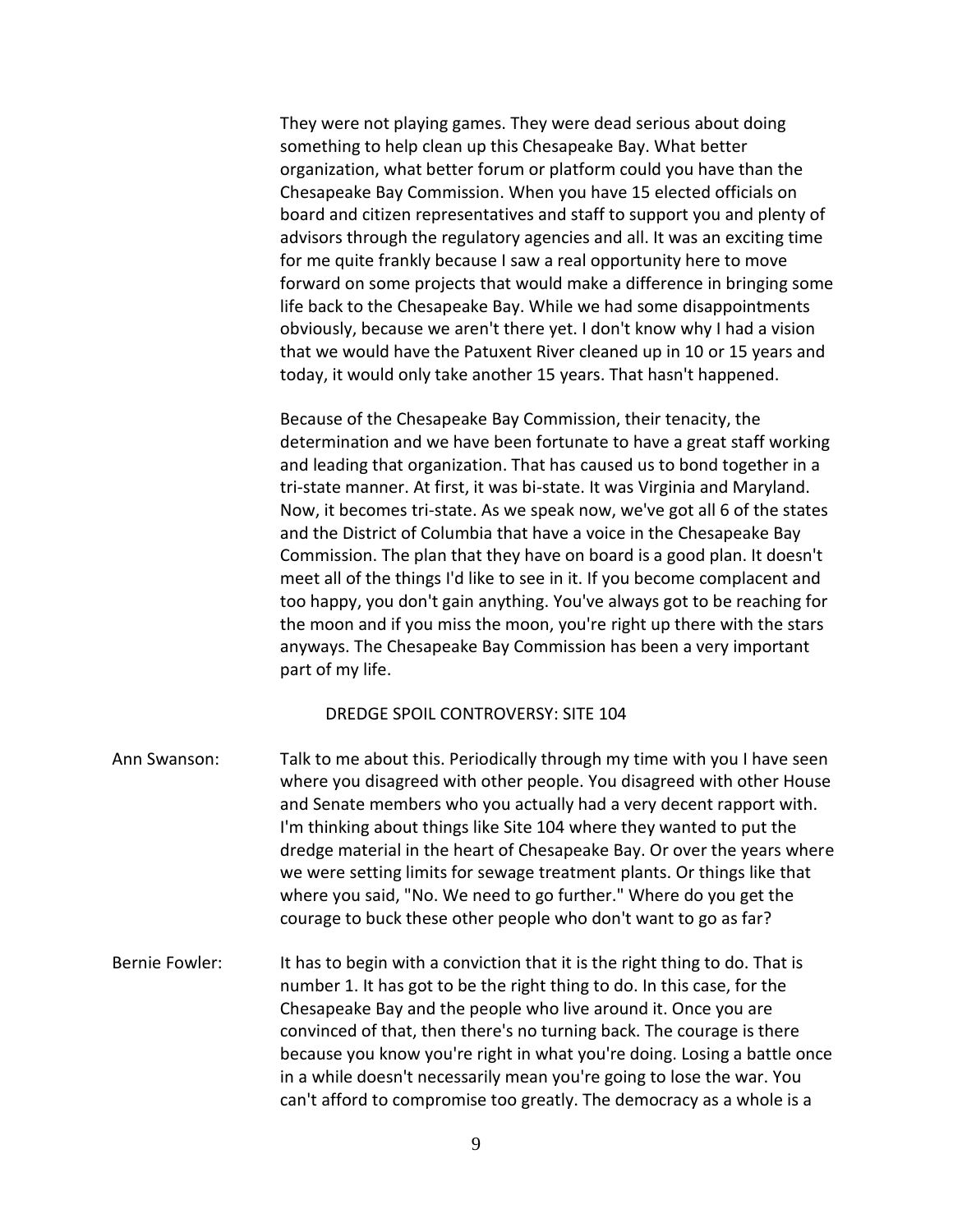the art of compromise and we recognize that, but you can't compromise those things that you know are going to lead you in the wrong direction. It's been for that reason that I have always been able to muster up the courage that I needed in a very forceful way to be sure that the ship stayed on course, box the compass and keep the ship on course. That's what we tried very hard to do.

I think in some instances it's paid off. The dredging of the spoils in the Baltimore Harbor I think would have been a catastrophe that we would have been a long time overcoming had we gone ahead with the plan to dump all of those spoils in a deep trough in the channel of the Chesapeake Bay. There's a lot of movement down there with current and all. That movement would have certainly scattered that stuff all over the bay. I don't think anyone could predict in their wildest imagination the damage that could have done had that occurred.

- Ann Swanson: Regardless of the fact that you had lots of legislative colleagues and governors and others supporting that Site 104, it was just the fact that you knew it was right that just kept you going.
- Bernie Fowler: Exactly right. You know that was the wrong thing to do. Dumping those spoils was wrong. For that reason, there's just no room to compromise. You do everything you possibly can within reason to convince. If you can't convince then, you have to stand like the rock of Gibraltar. You can't budge. You have got to fight it until you either lose the battle or the battle is won. When you win like that, it's always a win for the Chesapeake Bay which happens to be in my judgment one of the greatest estuaries in this whole world.
- Ann Swanson: You're right about that. Talk to me about this. You were talking about wins and I can't help but look at you and think about Program Open Space. Program Open Space is revered nationwide as an outstanding land conservation program. Over the years, I saw time and time again where they try to raid the dedicated funds of Program Open Space and you were always there questioning that authority, questioning that judgment. Tell us about Program Open Space and at least how you think it should have functioned. What you did for it?

#### PROGRAM OPEN SPACE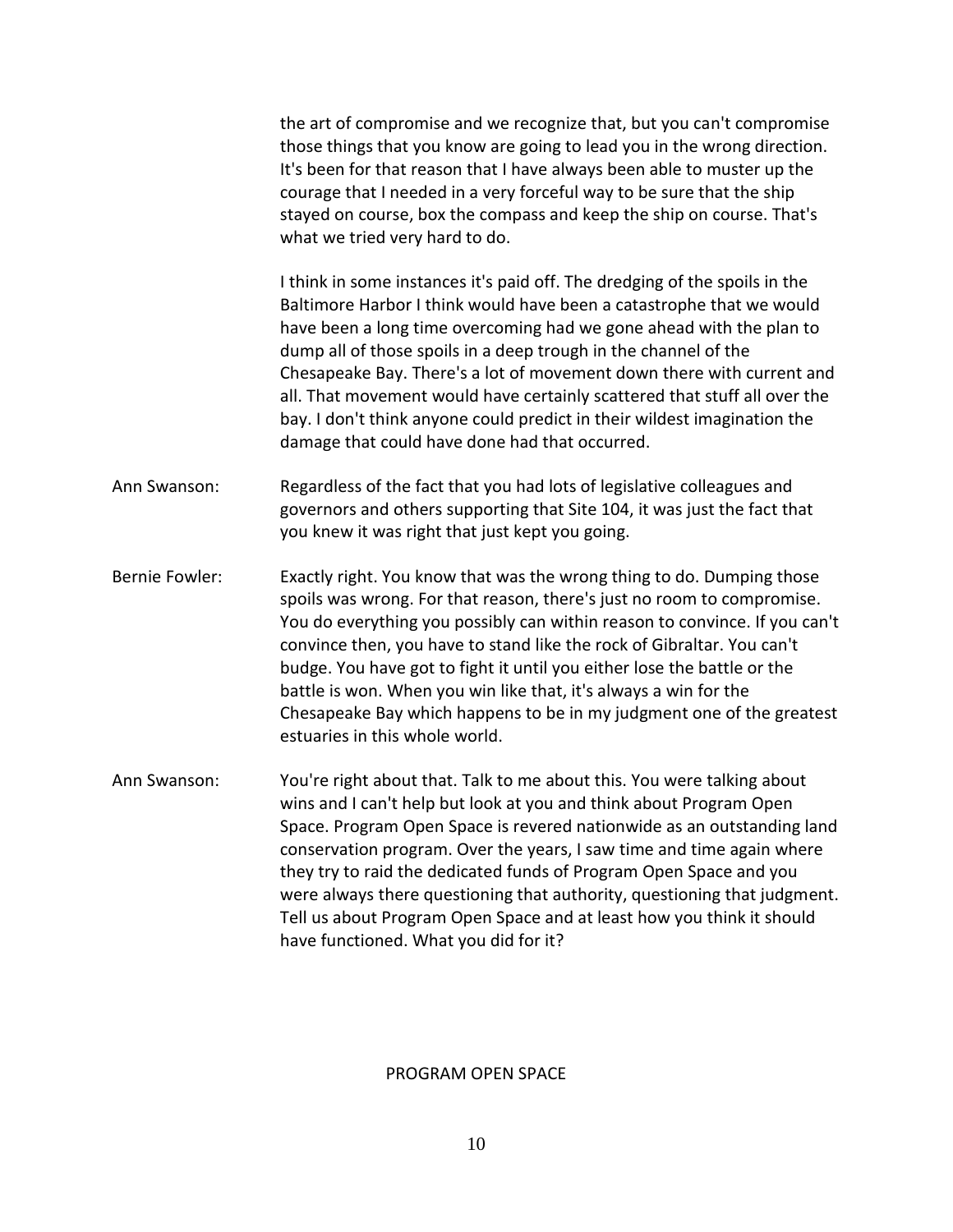| Bernie Fowler: | Program Open Space was a very, very important piece of legislation. The   |
|----------------|---------------------------------------------------------------------------|
|                | intent of that legislation, and in fact the guts of that legislation, was |
|                | simply 1/2 of 1% of the  What fee was that?                               |

Ann Swanson: Of the transfer tax.

Bernie Fowler: Transfer tax. 1/2 of 1% of the transfer tax was to go into a dedicated fund and that fund was to be used to purchase open space. Also, it could be used to enhance the purchases of the open space that you'd purchased. I think just about every governor during my service raided that fund and it was the wrong thing to do. This legislation was passed with the hope of providing the much needed forested land and recreational areas we need for generations that follow us. To see this raided and to slow that program down was somewhat hypocritical. Sure, there are times when the budget constraints forces you to do some things you don't necessarily want to do, but that was bad judgment in using that to do that.

Ann Swanson: Because Program Open Space was designed to keep pace with development. The concept ... Explain the concept.

Bernie Fowler: Open Space was exactly that: to keep open space so that we wouldn't end up with bricks and mortars over the entire area.

Ann Swanson: Because every time somebody bought a parcel, bought a house, a parcel of land, they paid a transfer tax. Then that transfer tax was supposed to mitigate that impact by having open space someplace else. Preserved. Right?

Bernie Fowler: Absolutely. When you have that fund, it needs to be used for the purpose intended. Let me repeat. The purpose of that was to buy open space to keep pace with all of the other rooftops that were showing up, taking away the natural receptacle for our drainage problems and all. To diminish that program, I thought was unmistakably wrong. I let every governor know that I worked around that it was not the right thing to do. And finally, sponsored legislation to raise the cap because they had a cap on it.

> To raise the cap. And Governor William Donald Schaefer was in office at the time. Rest his soul. He and I had a very long conversation in his office about it and he said, "Well, where am I going to get the money if I raise the cap and that money goes back? Where am I going to get the money?" I said, "I'm not sure where you go to get it, but where you're getting it from is the wrong place." When the legislation is passed and the public perception is that you're going to use this money for X, Y and Z, that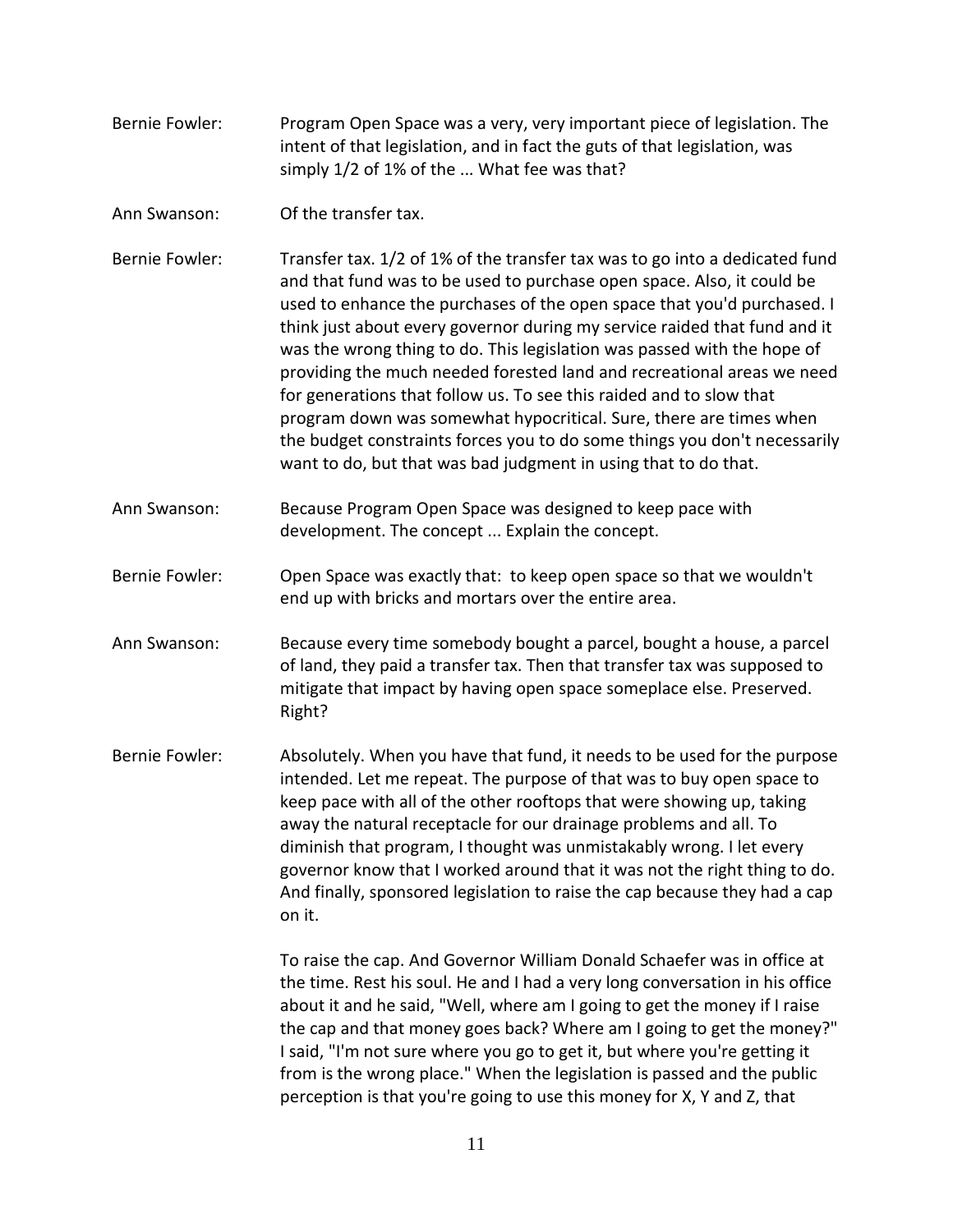ought to occur. To do less than that I think is somewhat hypocritical. I never changed my mind on that. We were successful in getting that cap raised and getting the Open Space Program moving back the way it was originally intended.

Ann Swanson: What about blue crabs? Whenever I think about Bernie's boats, I always think about a business that thrived from people who wanted to come out for the day. They wanted to go fishing. They wanted to go crabbing. They knew that if they rented one of your little boats they could go out and fill their bushel baskets. You've seen a lot of changes with blue crabs, good and bad. You were involved with lots of work on the commission related to blue crabs. Tell us about that.

### BLUE CRAB ISSUES

Bernie Fowler: After returning from World War II, I had dreams and visions of opening up a rent-a-boat rental business at Broomes Island. I had worked in one, the first one that was ever in that part of the country. I worked during my high school years. And decided that this would be a good way, a very good way to enjoy life and make a living at the same time. I did just that. I was able to get started on it. In those days, this is back in the 50s. The blue crab was so abundant, so abundant in the Patuxent River that when the buy boats would come in from the Eastern Shore because they had a lot of crab picking houses over there. They'd come in and buy the crabs out of the Patuxent River.

> They were nice fat crabs. The water was good and healthy then. Take them back to the Eastern Shore and fix them up for steamed crabs, crab cakes and what have you. They were so plentiful they actually put a limit on the number of crabs you could catch in a day. We didn't have crab pots then. I'm talking about a trotline where you dip them 1 by 1. The limit on the number of crabs that you could catch in the early 1950s in the Patuxent River was 15 barrels, sugar barrels of crabs. That's a lot of crabs.

Ann Swanson: Use your hands. How big is a sugar barrel?

Bernie Fowler: About 3 1/2 bushels, I think. It was ... They were just so abundant that's the way it was. That was our way of life. We saw, . . not too long after that when the river began to fail and the bay began to fail, we began to see a real reduction. Today, we sold many ...

Ann Swanson: When did you start perceiving the reduction?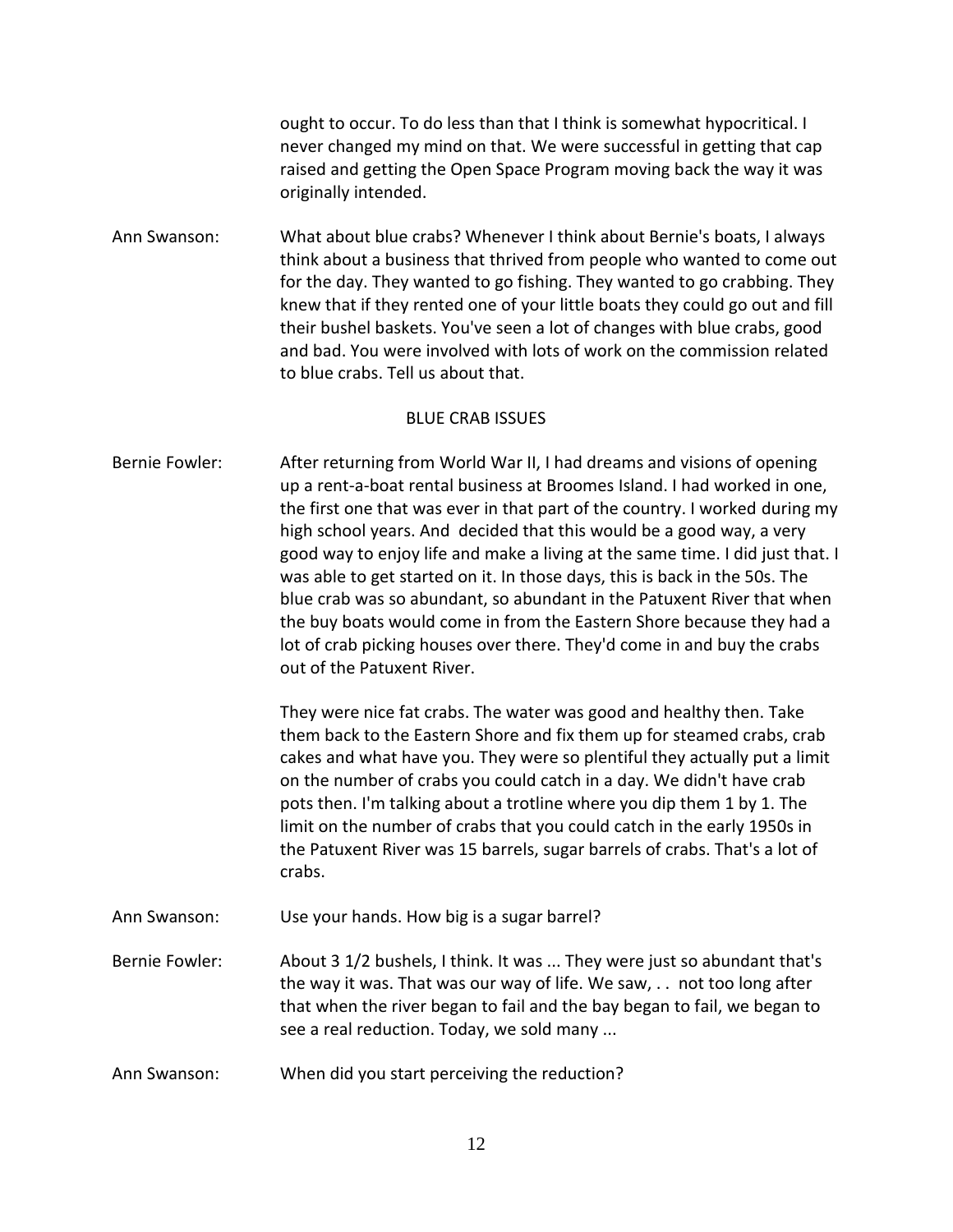Bernie Fowler: We started seeing it about in 1969. About the time when the grasses started disappearing, everything began to slow down a little bit. The water got cloudy. The transparency of the water was getting very poor. We had a lady at Broomes Island, Dixie Buck. She was the champion soft shell crabber. She caught 25 dozen soft shell crabs in 1 day. This is in the 50s. She sold them at that time for 12 cents a dozen, 1 penny a piece for soft shell crabs.

> I remember one time she made a remark to me because she knew that I was upset. We were trying to stir up some excitement over the demise of the river. We wanted people to understand that there was something dramatic happening out there. We really had to take stock of what we were doing and put the brakes on. She told me, "You know. You're right, Bernie." She said, "The water's really getting cloudy. I can't see the bottom hardly anymore. Can't see it at all in Nans Cove," which was full of crabs. They crabbed by the mud streak. Just the movement of the crab would stir up the sediment and they'd dip in front of the sediment and that's how they'd catch the crabs.

> The blue crab industry was blessed by having the Chesapeake Bay Commission to establish a blue crab committee. Those two chairmen of that committee, delegate (Robert) Bloxom and delegate John Wood that headed that committee up. They did a fantastic job on that. It was very successful. It ultimately led -- after years and years of nurturing and cajoling -- it led to legislation that really, or regulations, I should say, that led to the reduction and taking of the female crabs we commonly call sooks. Because as I told the governor one time if you don't have mamas out there, you aren't going to have any babies. It's just that simple. That was the right thing to do. This particular year that we're in now, 2014 has not been a bonanza for the crabbers. We're uncertain just what's causing it, but we saw a real rebound in the crabbing industry once they began to prohibit taking of a lot of the female crabs.

### Ann Swanson: Talk to me about the phosphate detergent ban and what was going on back then in just the environmental community and the business community and others just coming together on that issue.

### PHOSPHATE BAN CONTROVERSY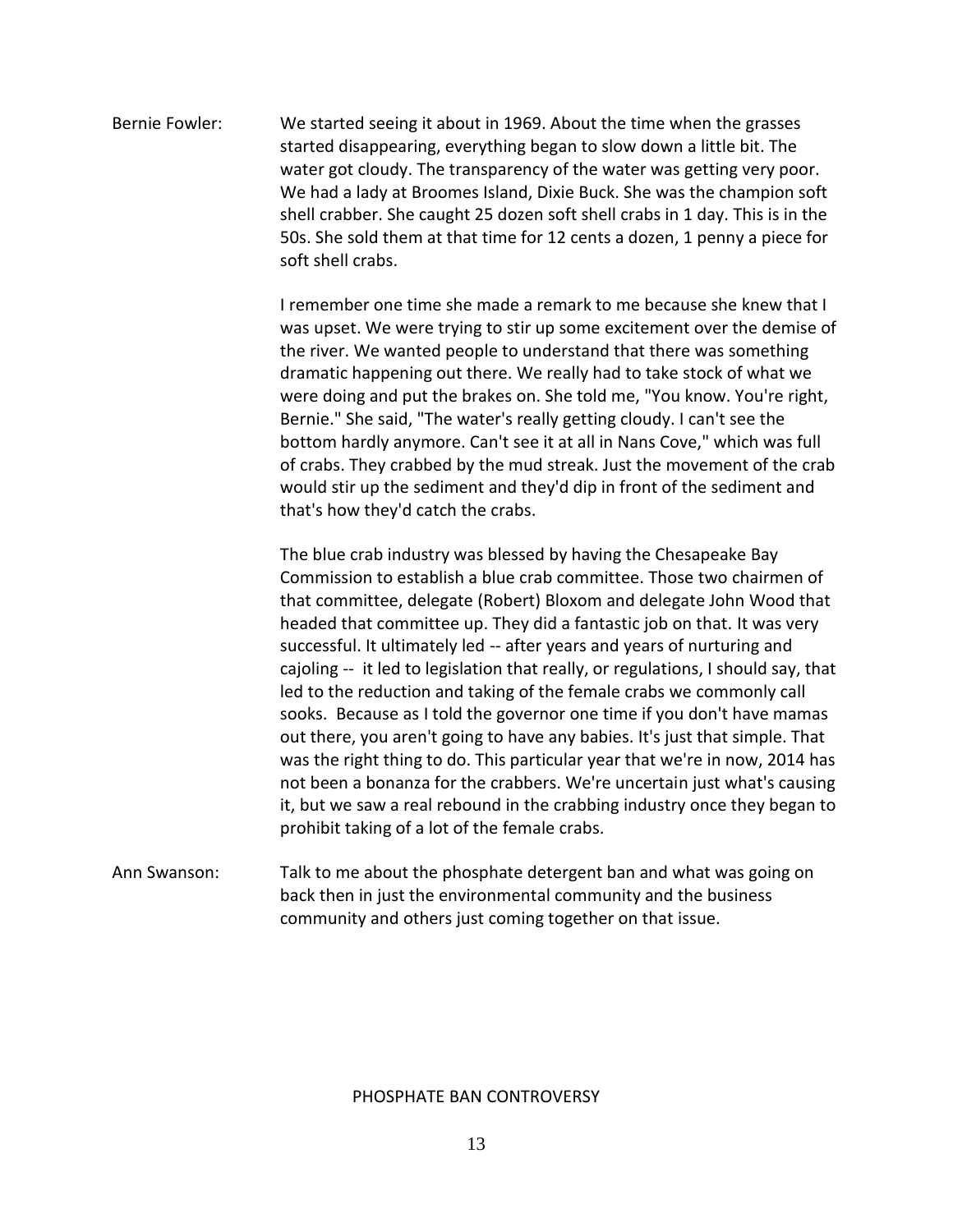Bernie Fowler: The phosphate ban went on I believe for several years. It got defeated because the phosphate ban was absolutely essential. It was a big part of reducing the phosphorus going into the headwaters of the Chesapeake Bay and its tributaries. The lobbyists were so determined to defeat that bill because they saw this taking money away from them. They even used excuses like, "You know. Your shirts will never be white again. If you take the phosphate out of the detergent, you won't have any more white shirts. It's just impossible to clean a shirt, get it nice and white, without the phosphate in it." It turned to be, pardon me, hogwash. That wasn't the case. That was just an excuse to keep a little more money in their coffers. After several years, the lead sponsor of that bill was Senator Gerald Winegrad. I was cosponsor of the bill with him, one of the many sponsors of the bill with him. We fought hard for it and we finally got it through. We got it passed. We know the benefits there. It's untold and we found out ...

Ann Swanson: 41% of the phosphorus reduction is attributed to the phosphate detergent ban.

- Bernie Fowler: The question is "What good did the phosphate ban did?" I tell you what it did it reduced the phosphorus going into the headwaters of the bay and its tributaries by 41%. That's a pretty dynamic figure. You know, if you think back the successes that we've had thus far on the Chesapeake Bay and its tributaries has not been through the voluntary process. Although collaborative volunteerism is a great thing, but it won't work on the bay. The successes we've enjoyed has been through mandatory legislation and court suits. That has been the driving force that has recorded the successes that we know have taken place on the Chesapeake Bay and its tributaries.
- Ann Swanson: Of course, one of the things is -- talk to us about as a legislator if you do want to legislate, you need to know that the people are behind you. The people need to be helping you do that heavy lift. Isn't that right? How does that work?
- Bernie Fowler: Yeah. You know any legislation that you introduce in Annapolis. Before you put it in the hopper, you want to talk with people. You want to talk with organizations. You want to make sure the Chesapeake Bay Commission is in agreement with you. You want to make sure the Chesapeake Bay Foundation is on board and they're in favor. You want the Alliance for the Chesapeake Bay to Save Our Streams. We're all together in this working for the common cause of cleaning up the most precious environmental resource in my judgment in the whole world.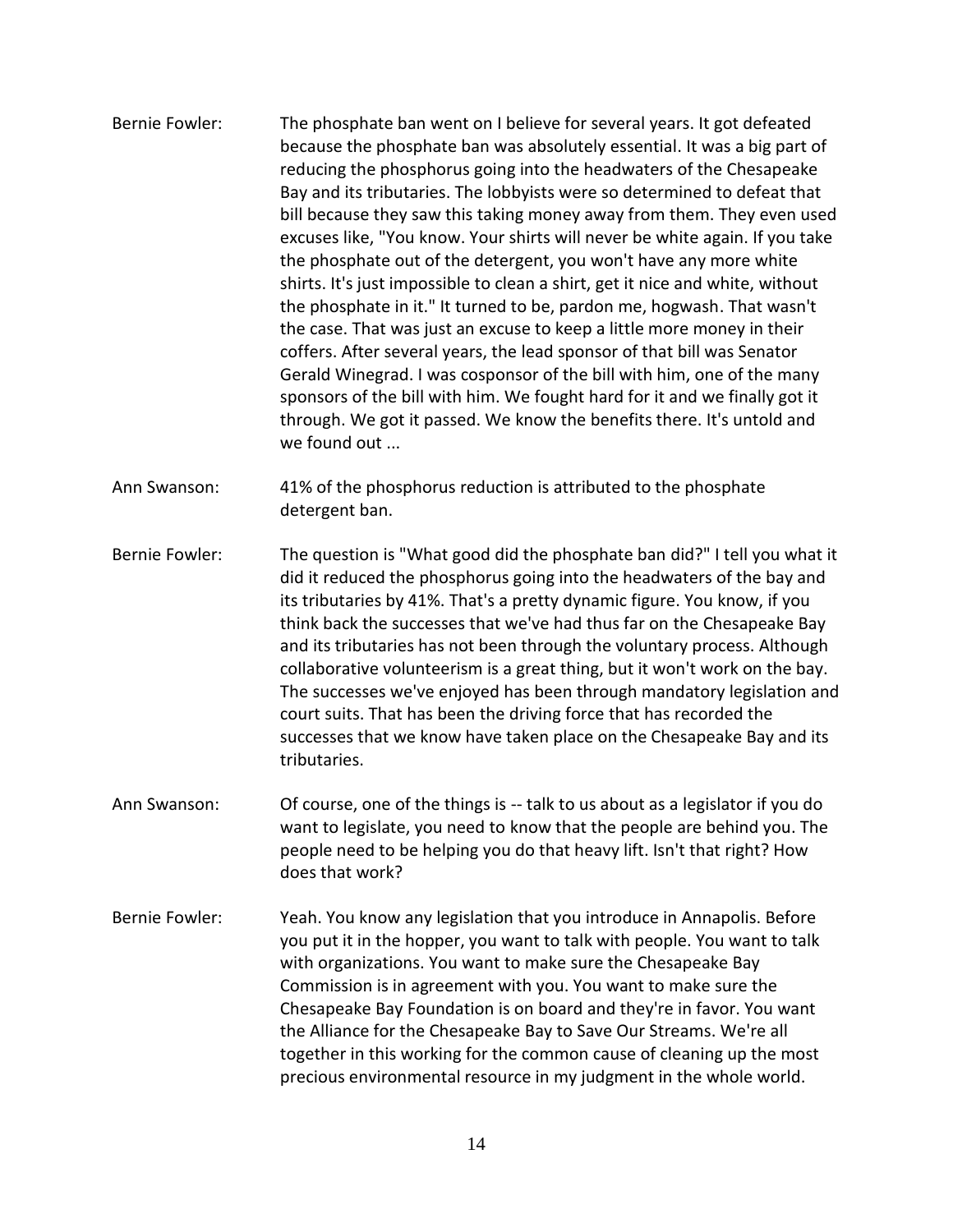If that Chesapeake Bay was cleansed once again like it was back as a child when I knew it, we could feed the world. We now import billions of dollars in seafood into the watershed. That's so unnecessary if we could bring that wonderful resource back where it was. We could actually feed the world. Let's continue to be strong about it. Don't be discouraged. You'll be disappointed time and time again. I have, but I never let myself be discouraged. I can tell you to realize that there's a real prize at the end. The prize is not a worthless one. You're fighting for a real cause. Aside from the gracious and delicious food that you get out of the Chesapeake Bay, there's a serious matter of human health involved in this. All in all, we need to pull the stops out and continue to fight and continue to have that stick-to- it-ness. That tenacity not to give up, but to keep on. As Winston Churchill once said in a speech he made, eight words, "Never give up. Never. Never. Never give up." Nor should we ever.

Ann Swanson: Bernie, how important has it been for you to know people in the neighboring states that are affecting Chesapeake Bay? You now know lots of people in Virginia, lots of people in Pennsylvania. How important has that been to you?

Bernie Fowler: Speaking about the Chesapeake Bay Commission, one of the great assets that is available to all of us is the fact that you get to know each other. After a while, you begin to bond. It becomes like a family. It isn't just people you're dealing with. These are people that have a perspective in their mind and they've got an objective in their heart. It's easy to work with, but it's been so helpful to have this: a lot of numbers now. The commission changes membership every so often when the political leadership changes in the states sometimes. They make new appointments. That's the system. We accept that. We find and in short time once they're on that commission, they are ... Once acclimated, they began to realize the treasure that we have there. The absolute essential necessity in doing all we can within economic reasonability to make a change.

> The friendship that you build with these people. I still talk with people that have been off the commission for 10 years. I still consider them as dear friends. That friendship would not have occurred nor would I have the benefit of their knowledge and their resource, their intellect to help us. Life is not a one-man show. Life is everybody trying to work together for a common cause that is good and right for society as a whole. That's what we're here for.

That's God's plan for us here. We got to take care of that. John Fitz Kennedy once said ... President Kennedy once said, "That surely God's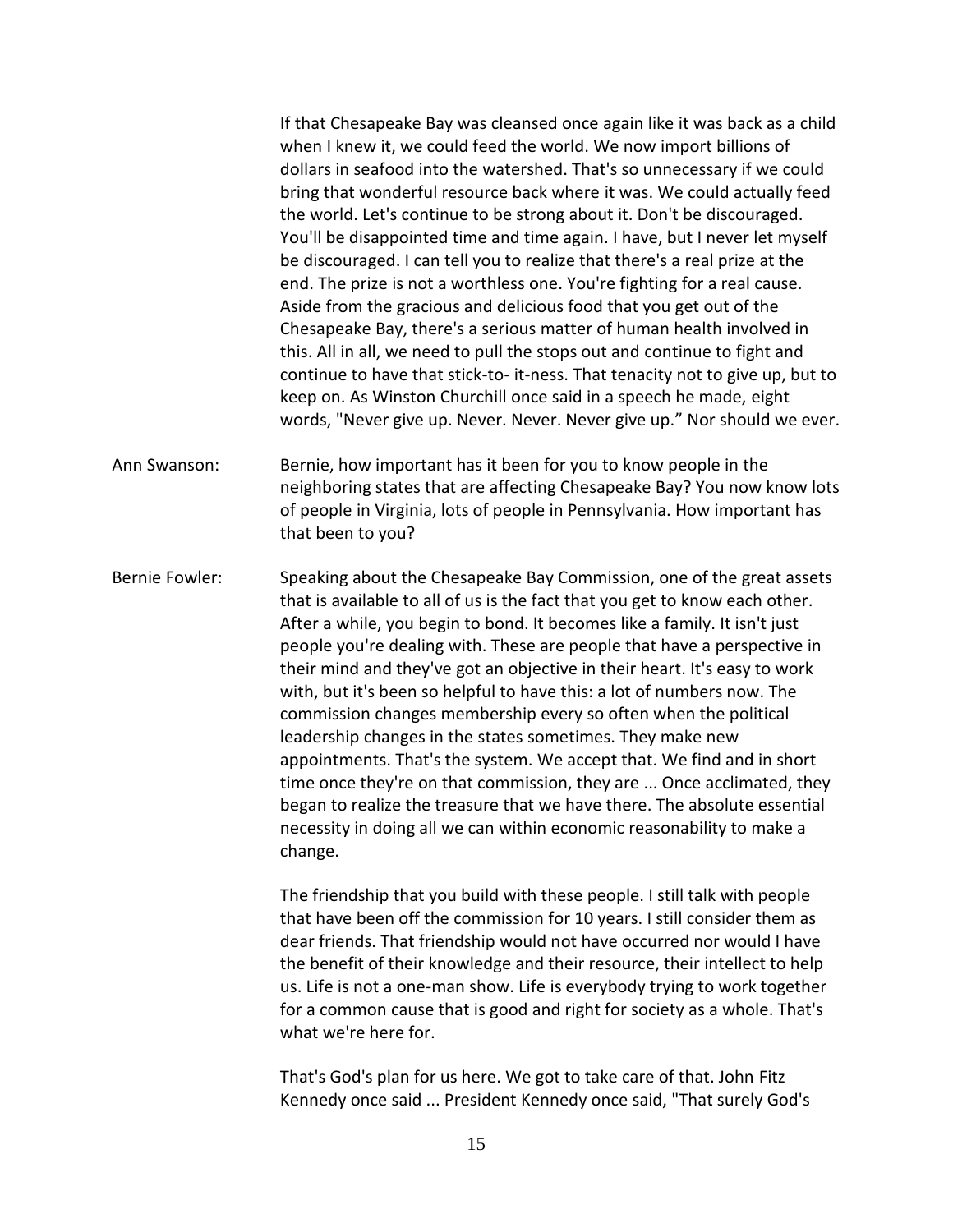work on earth is ours." And that is so true. We have the ability to do it. We have the knowledge to do it. What we need is the courage and the tenacity and the resources. There's a lot of complaining about the flush tax and the rain tax. Nobody likes taxes. I haven't found anyone yet really loves taxes. But we messed this thing up. With the friends we're talking about with the Chesapeake Bay Commission and the other organizations and friends in general that we talk with all the time, we need them to bond with us to make sure that we don't lose sight. We don't lose the purpose of why we exist and that's surely to do God's work here on earth.

This was a pretty unique situation back in John Smith's day. We'll never get it back to that, but I'm convinced that we can do a lot better than what we're doing and we should. It's because of the friends you make with the different organizations, particularly the Chesapeake Bay Commission, that makes their job a little easier and gives you the enthusiasm to continue to move forward.

### ROLE OF BAY SCIENCE

- Ann Swanson: Tell me about this. You've always struck me as a legislator that has very strong ties to the science community. How did that come about and why are they important to you?
- Bernie Fowler: I've had always had a great, I'll call it love, a great love and respect and admiration for one particular scientific organization. That's the Chesapeake Biological Lab, not the only one, but the one I'm most familiar with. They were my counsel. They were the people. I didn't even know how to spell eutrophication until I met them, much less know what it meant. It was the well-trained minds and also the determination, the exactness that they were looking for in their science that has helped to cultivate me and to give me the bank of knowledge that I need to stand for what I want to do.

The Chesapeake Bay Laboratory at Solomons, Maryland, that's a branch of the University of Maryland, one of the best universities in the United States incidentally. Have really been the God send to educating people. Scientists are very bright people. They're kind of strange because you say, "What is the problem?" "Well, we're looking at it." They won't tell you what the problem is until they're 99 and 99 to 100% sure they're right. The science they give you is an exact science. You can take it to the bank and that's what I've done all of my life. All the time I spent working with the different organizations, I listened careful to them. Then, I take their advice and run with it. It has never failed me yet.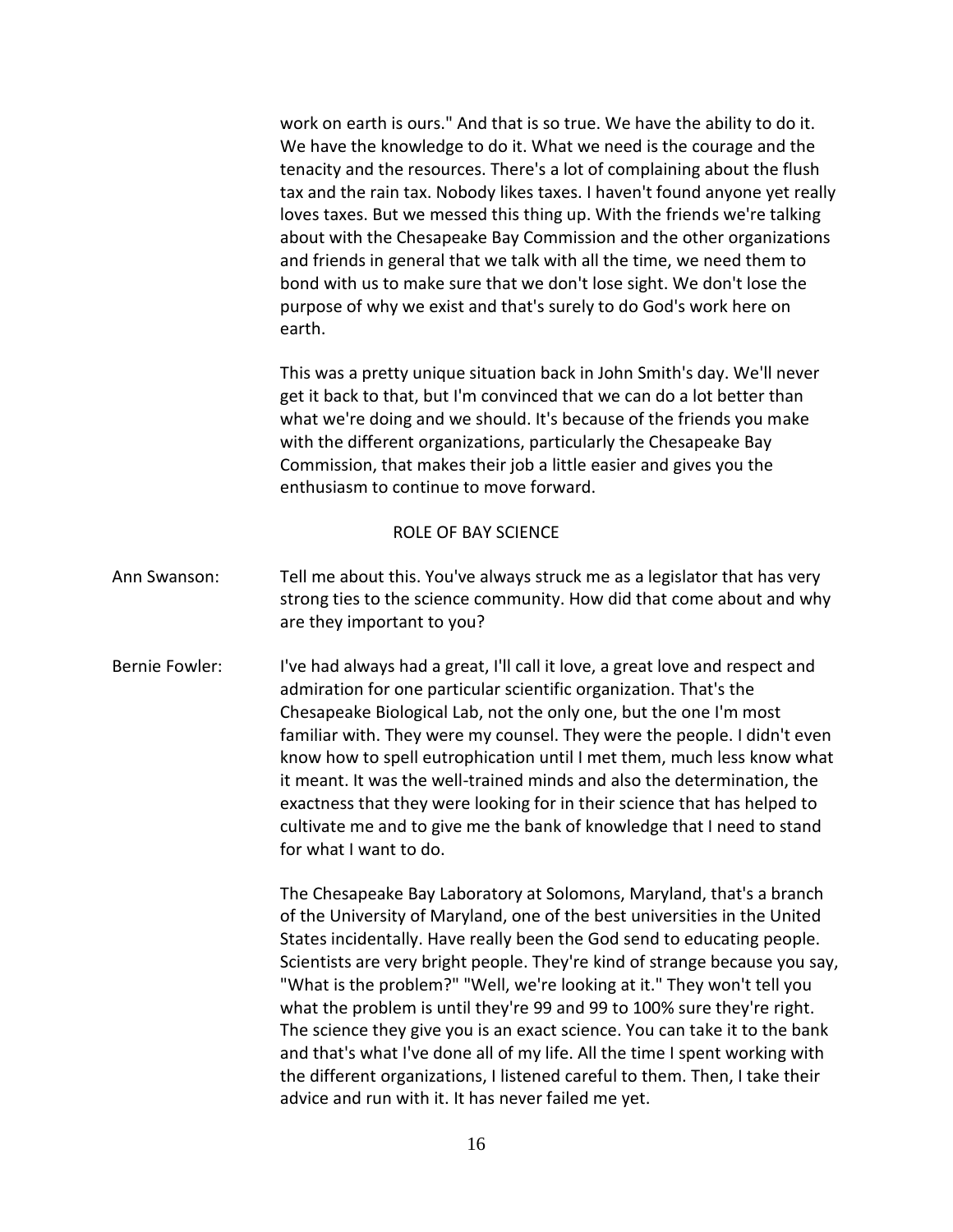- Ann Swanson: How many years have you been a member of the Chesapeake Bay Commission?
- Bernie Fowler: I think it's about 30 years. I went on I believe in 1984, I think. I was appointed to the Chesapeake Bay Commission. It's been a highlight of my public life. Even out of office as a citizen representative, I still enjoy trudging off to those meetings because you always come home a lot richer in knowledge and bonding with the people on the commission than you did before that meeting.

### MARRIAGE

- Ann Swanson: Tell me about this. Rarely have I ever seen you travel to one of those meetings without your wife, Betty. I can't help but think that the partnership there has helped you to become a leader. Tell me about Betty's role in your leadership.
- Bernie Fowler: I've often said one of the greatest decisions. In fact, I'll say the greatest decision I ever made was when I was 14 years old in 1938 when I decided I was going to use the divinity as a part of my life. The second best decision I think I ever made, I know I ever made, was falling in love with a beautiful young lady down at Bernie's Boats at Broomes Island. Her mother introduced me to her. They were 2 of my best customers. Her mother and father were 2 of my best customers. They brought this beautiful young lady with them one day. I could look at her and tell she wasn't a fisherman. She was beautiful. There was a good chemistry. I think it was sort of love at first sight.

We have recently celebrated our 65th wedding anniversary, September the 9th, which I think is commendable. It's been a beautiful journey. There's been some rocky spots in that journey because of the economy and what have , . . . but the one thing that I've had that has been my best friend. She's my best friend, but she was always been there to console me. When I felt down, she was always there to build me up.

When you get these disappointments for something you're working hard, a failed piece of legislation or something goes amuck or wrong that you knew was right and it upset you, she was always there to nurture me along and to share that tender loving care she had for me. She's been a wonderful wife. She's been a wonderful mother. She's been a helpmate that's unmatchable I think in this world. The way she looked out for me when I was in public office when she had to stay with the kids and I'm off doing my thing that I was convicted to do. I just wanted to take this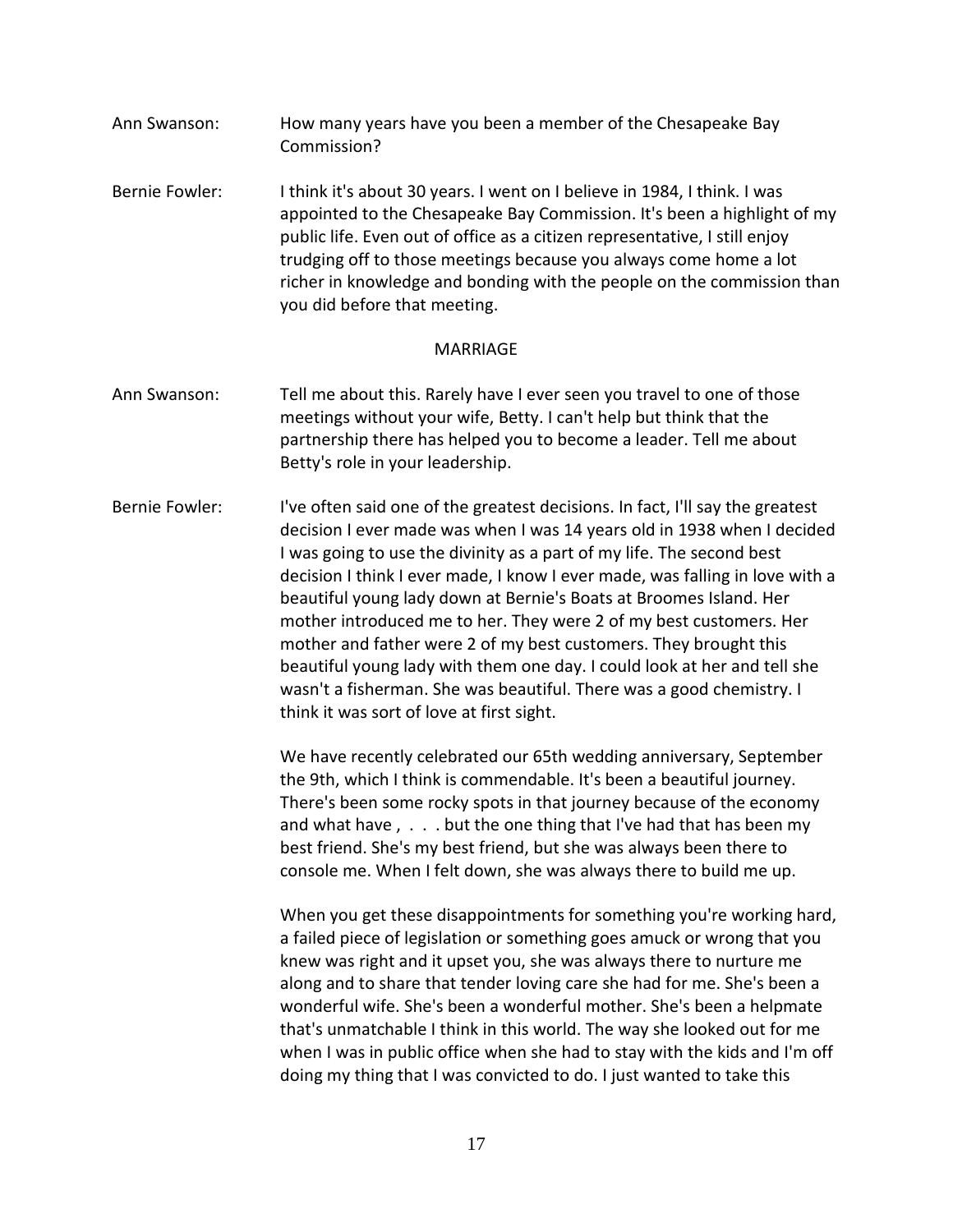moment to thank her and to thank our Heavenly Father that this match was made. I truly believe it was made in heaven. It's been wonderful.

### CONTROVERSIES OVER WASTEWATER TREATMENT PLANTS

Ann Swanson: Going back to another less emotional question. I have the recall of you working on a very, very important piece of legislation that had to do with the sewage treatment plants, the large sewage treatment plants. Can you tell us about that because at the time I remember thinking, he knows to do this because of his experience on the Patuxent. That was a sweeping piece of legislation. Can you remind me about that?

Bernie Fowler: I recall the decision that we made, the Tri-County made back in the early 70s. It was a unanimous decision. Every county commissioner, every legislator from that geographic part of the state, good old Southern Maryland, voted to hire an environmental attorney and to go to court and to fight this thing in court. We did just that. After the court's decision, the federal court in District of Columbia, the judge's decision -- I was sitting in the court the day he rendered the decision was -- simply the plan that the state of Maryland has turned in to clean up the Patuxent River is more of a plan for growth. It does not address the amenities that need to be addressed. Therefore, I am going to order you to come up with a plan to clean the Patuxent River up. Also to let you know that we're going to withhold all federal funds for domestic water supply and waste water treatment plans until you have that plan in place.

> That plan was a good plan. It called for the retrofit of 10 major waste water treatment plants. We have greater than 35, but they're much smaller plants. Some of them aren't but a couple hundred thousand gallon a day.

Ann Swanson: It's a huge amount of flow given how populated Maryland is.

Bernie Fowler: At that particular time, the flow rate was about 30 million gallons. Today as we speak, it's in excess of 60 million gallons a day that was coming out of the waste treatment plants. In order to garner the kind of support I needed for that piece of legislation, it was Senate Bill 531, I believe. What it did, it mandated that the major waste water treatment plants in the Patuxent River watershed, which was 10 of them, meet the maximum standards of 3 mg a liter, per 3 mg of nitrogen per liter of water and not greater than 1 mg of phosphorus per liter of water. If they failed to do it by certain dates, those dates were in the bill. The fine would kick in on them. They had to pay by the poundage. The amount of fine was in the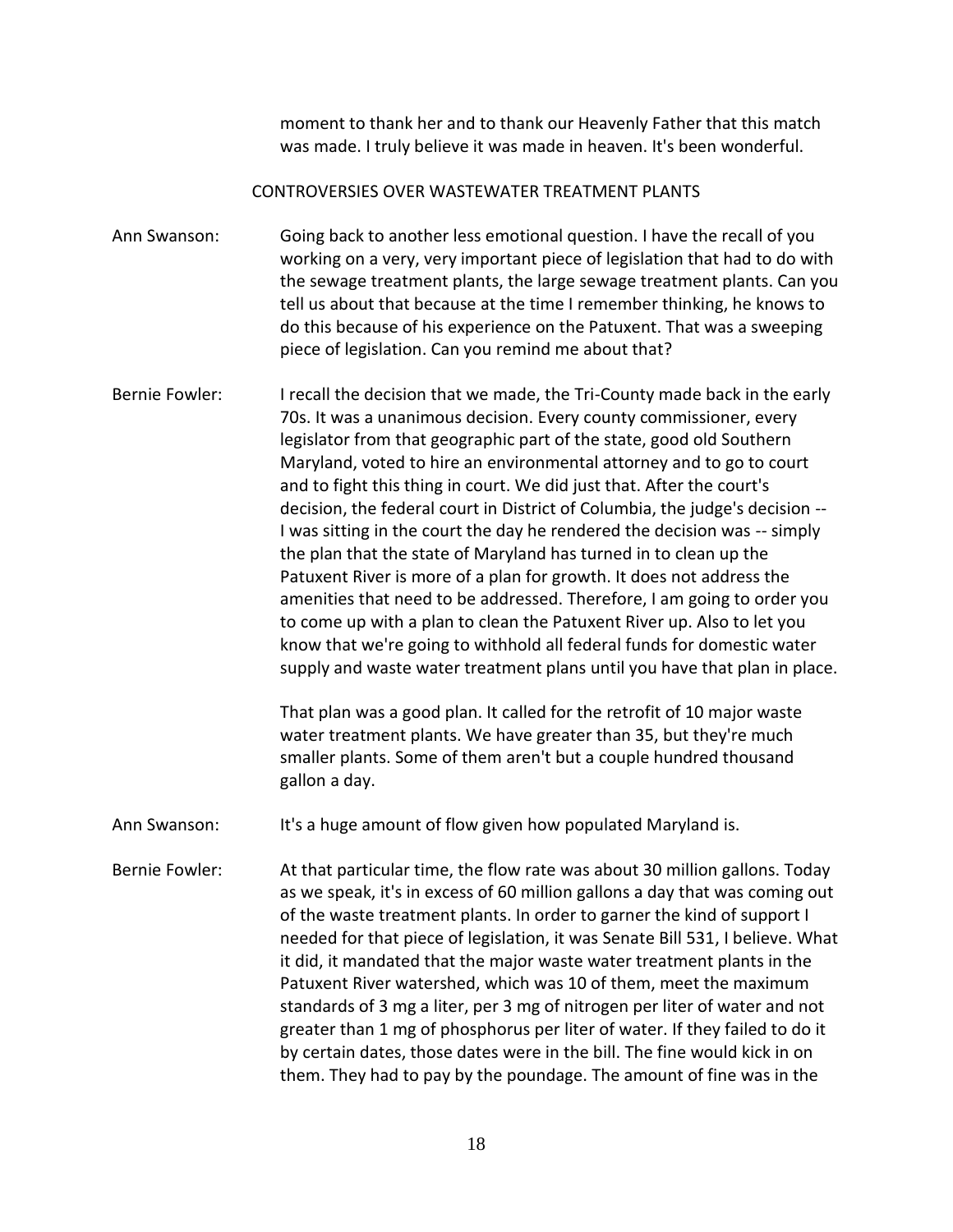bill. It was a tough bill. It was kind of a mean bill. That bill represented exactly what the plan had called for back in 1982.

Ann Swanson: It was cutting edge. There were few plants nationwide that were receiving that level of nutrient reduction.

Bernie Fowler: Yep. We got it through the Senate. We did a lot of talking and we buttonholed a lot of people. Fortunately, we had the president of the Senate at that time who was Senator Mike Miller who was in my corner on that. Because he was also at one time served as a member of the Tri-County Council. In fact, I think he does today also. He was very helpful with that. Where the snafu came in is, once we got the bill through both houses, after a lot of talking and discussing and arguing, we got it through both houses.

> Then, I got word from Governor Donald Schaefer that he was not going to sign the bill because it was a mean bill. He didn't like the bill. He wasn't going to sign it. I made an appointment and went over and I talked with the governor at that time. He and I were very good friends. I had great respect for him. He was a great governor. He was very good to me. I explained to him the importance of this bill. "Why can't you do it without doing this?" I said, "We've tried. We've tried now for almost a decade. It just isn't happening and the only way we're going to get it done is to make it mandatory so they have to do it." He put his hands behind his head sort of like this which was a habit of his. He said, "I'm going to get cursed a million times for this because I've already said I wasn't going to sign the bill, but I'm going to sign the bill for you." He signed it in with a lot of fanfare. It was a lot of people at that bill signing. That to me was a very historical piece of legislation.

> Immediately, once they met the standards, that river began to show all kind of different life. The submerged aquatic vegetation was coming back. At the Wade In, the kids were pulling the grass up, making wigs out of it. We hadn't seen grass for years there. The transparency of the water got so much better. It looked like we had turned a corner. The problem that we had was that the bill did all it was supposed to do, but it didn't go far enough. Because with the growth the way it was, our volume of effluent going into the river at that time almost tripled in a short period of time. While we made great strides and the river was coming back, the magnitude of the growth soon backed that up. Had I had the vision to treat that legislation a little differently, to where they could not exceed certain volumes, I think we'd have a clean river today. It made a big difference. The waste water treatment plants today are not doing all they could do, but they're doing a much better job.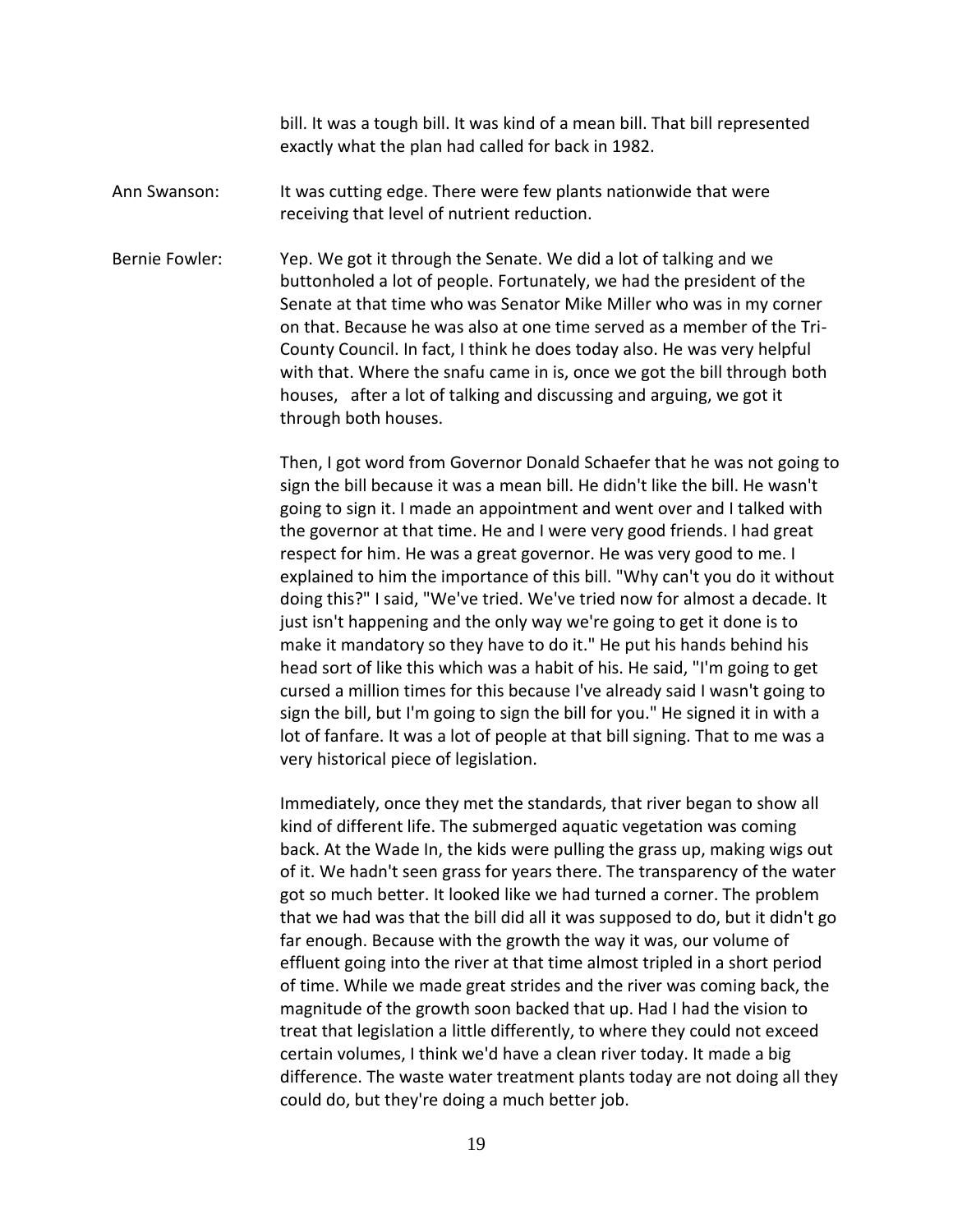It's a real sense of comfort to know like Blue Plains (wastewater treatment plan for Washington DC metro area) which is hundreds of millions of gallons a day and they're cleaning that up. They're making big strides to clean up the storm water in Washington DC. Huge amounts of money, billions of dollars being spent to do that. Things like that -- while our disappointments will always come -- it continues to give us hope because we see changes happening to give us cause for enthusiasm.

#### ENVIRONMENTAL EDUCATION

- Ann Swanson: Through the grace of God, your grandchildren and my children hopefully will outlive you. If they do, what advice would you give them as the next generation of leaders? What should they do for Chesapeake Bay?
- Bernie Fowler: I believe one thing that we have to do and that's to improve the environmental education that we have in the school systems. Not just in Maryland, but in the entire bay watershed. I say that selfishly because we're focused on that 64,000 square miles of jewel right now. That's our number 1. We really need to improve that because our children have got to receive the education that we failed to get. When we were in school, we learned everything we've learned through the hard knocks by watching the rivers die, by watching the crabs diminish, by watching the fish get lesions on them, by watching all kinds of things happen that's not good for the bay. We've got to do all we can to make sure that our children avoid the experiences that we've had.

I want them to have the joy that I had when I was a child growing up. What a magnificent time of my life and it is not impossible. It is not an impossibility. It's like pushing a medicine ball up Mount Everest sometimes. That doesn't stop you. You just fight a little harder for it. These young people deserve better and they're going to be the stewards. They're going to have to make it better. We are not going to live long enough. None of us in this room I think are going to live long enough to see a cleansed Chesapeake Bay and its tributaries. I think that we can do it by taking 1 river and concentrating on that. That of course the best laboratory would be the Patuxent River, of course, but I just don't think there's any way we're going to see the changes come about fast enough to cleanse that river that will make our children happy immediately.

It's their future. Our young people have got to ... They have got to step up. They've got to take the reins, but they've got to have the educational tools to do that. We've got to dramatize so they know this is not a fun thing. That this is serious business. Not only is it going to eradicate the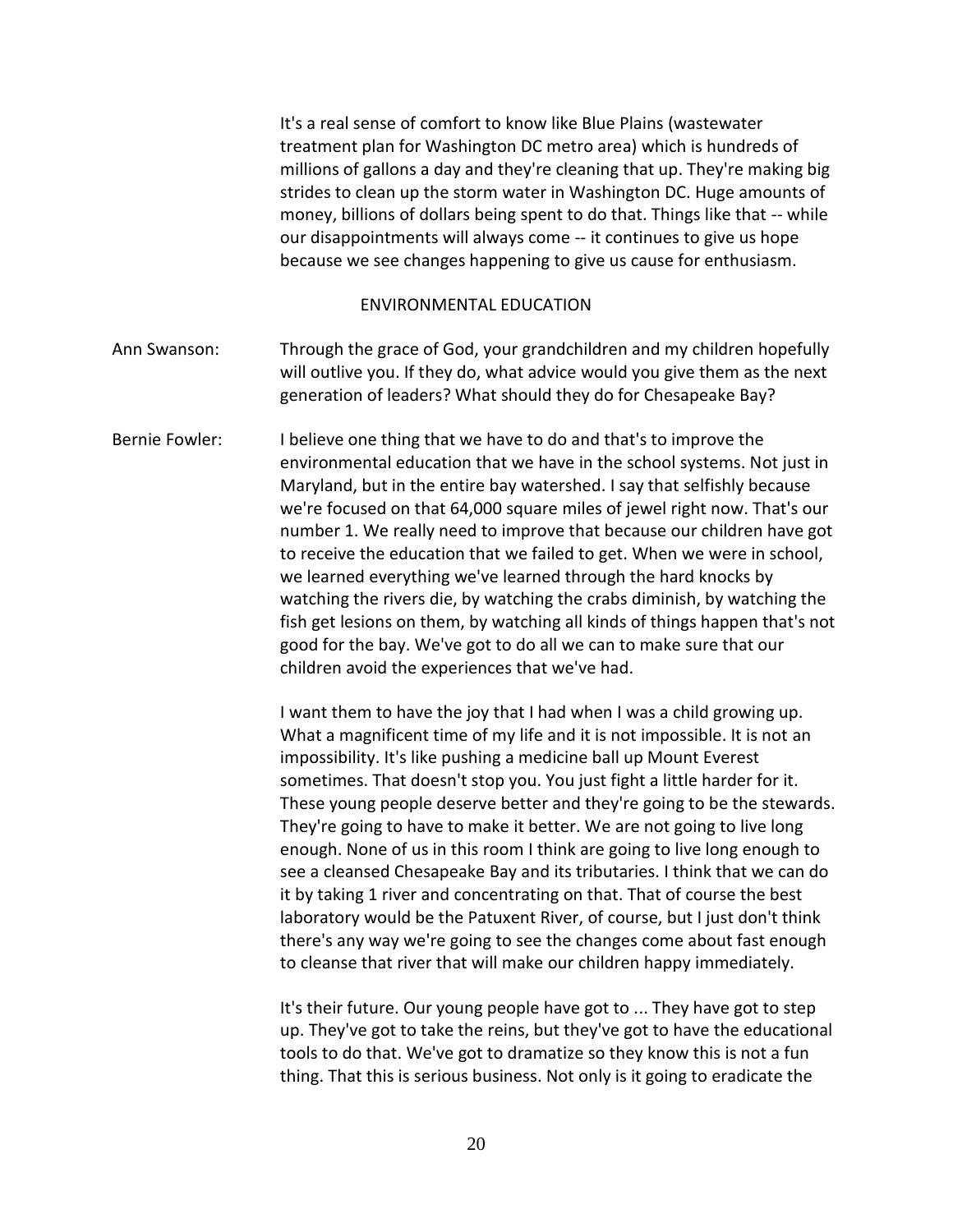wholesome seafood we had, but it's also going to be a very detrimental situation for human health as we now understand it.

Ann Swanson: Do you think that you can have economic vitality in this region without environmental health? You've seen a lot. You've seen it when it's been really environmentally vibrant. You've also seen the bay region in some of its strongest periods of growth. You've done some development work yourself. How do you find the balance? What is the balance?

### EFFECTS OF POPULATION GROWTH

Bernie Fowler: I guess one of the biggest problems we have -- and this isn't a secret, it isn't classified, I think we all know it -- is growth. This is the United States of America. It's very difficult to stop growth. Even if people wanted to do it, it'd be hard to stop. Growth is the reason the problem exists because the way we interact. The elements that we need to sustain life, our waste water treatment plants and fertilization of our lawns and all the other things, storm water runoff. It's all caused frankly by people. We're growing probably a quarter of a million people a year. Aren't we not, in the Chesapeake Bay watershed? Can we have that kind of growth and still maintain an environment that would be conducive to the aquatic life and also to the human life that exists around it? My answer is yes. I think we can, but it would not be an easy thing to accomplish.

> People just ... We all have selfish instincts. When you have to put out the money you need to retrofit what we've got now, storm water alone which is 50% of the problem. That's including agricultural runoff. Is going to cost billions and billions and billions of dollars. Are we willing to relinquish that kind of money in order to sustain the health of the Chesapeake Bay and improve it? The answer is: that it's growth, growth is the culprit. We've got to find a way to do that. Not suggesting stopping it. If you're going to grow, then waste water treatment plants are going to have to do a better job. Either that or we're going to have to become much more innovative and find some way to accommodate human waste except by constantly dumping it into our streams, our rivers, our creeks and our bay.

> It isn't just that. It's the runoff we spoke of earlier. It's air deposition that's coming from places as far away as Ohio and climate change. Things right now that are taking place. Regardless of how much money we have, we're going to have probably a 2 foot sea level rise within this century we're living in right now, this 21st century. Even if we were able to get international agreement to do everything we needed to do today, certain things cannot be stopped. They're going to happen. It's a tough job. It's a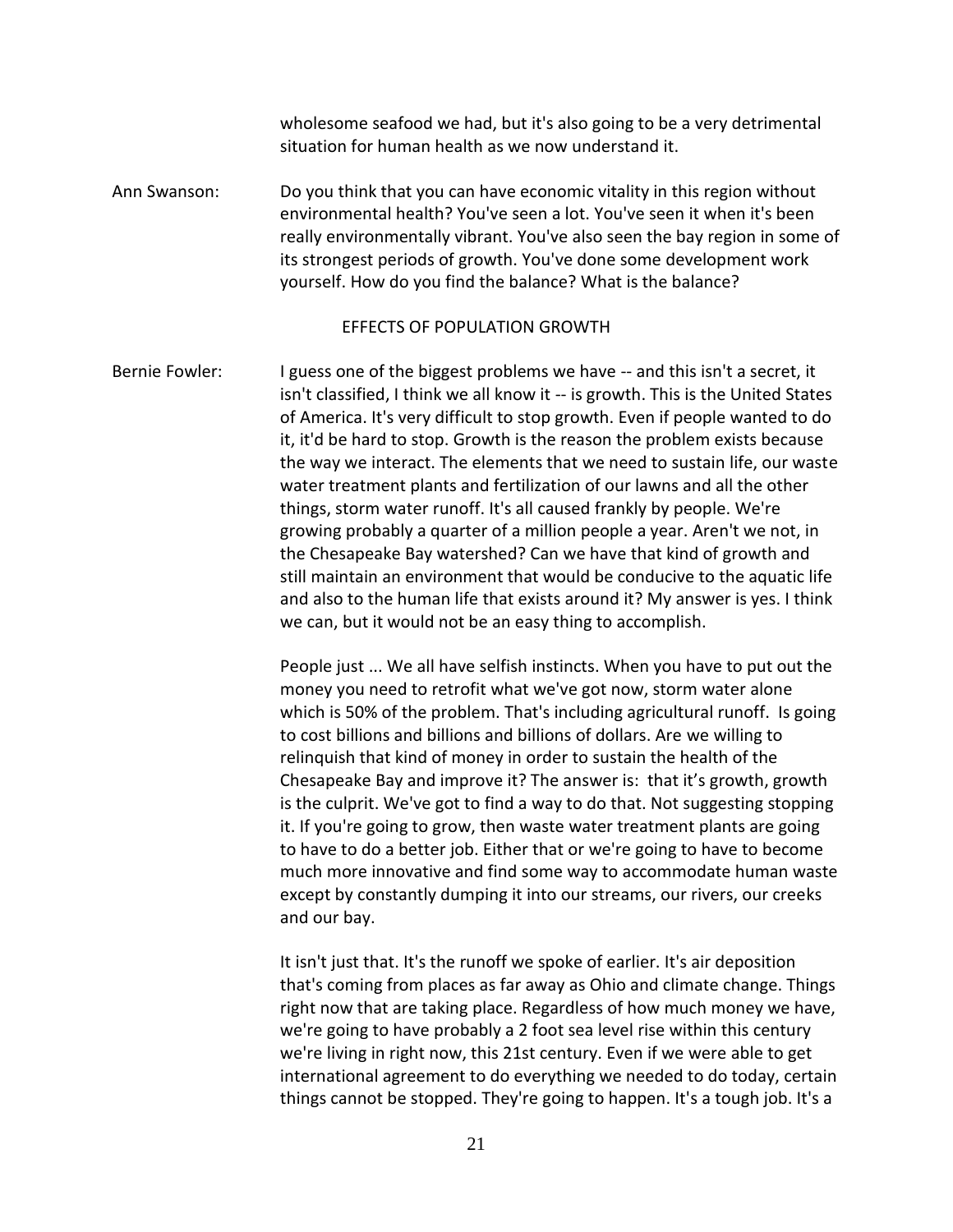tough job and to say yes it can be done. Let's qualify that yes by saying yes, but it's going to be very, very difficult to do. It's only until we get the hearts and minds of people less greedy and more determined to provide clean air and clean water or we're going to see a return to the kind of healthy environment that we had in my younger days. I want to see that so badly for the children and grandchildren and great grandchildren and many generations that will follow us. I would love to see that happen.

#### RIVER STORIES

- Ann Swanson: Tell me about the time that you brought the goose home. There was an injured bird of some kind. You became beholden to it.
- Bernie Fowler: I recall one time and this is a little bit of levity which is necessary to keep your sanity. I recall one time there was a pair of geese that lived at Dares Beach. One was named Romeo and the other was named Juliet. We don't know why, but we think some mean trick was played on one of them and it was injured. I used to go down to the bay every morning before I'd leave to go to work. I'd go down to the bay which was only a hundred yards walk from my house. I'd sit on the bulkhead down there. I'd always take a little corn with me and these 2 geese would come swimming over. They'd get up on it. They were pretty mean natured and you had to get to know them. You had to kind of cultivate them a little bit and spoil them a little bit. Then, they'd love you for it. They'd follow me home.

We were able with that wounded goose to nurture it back to health, just tender loving care. It's little things like that that you never forget. You never forget. Not really a funny story as such, but one that it takes your mind off the seriousness of the problem that we're confronting.

- Ann Swanson: What about at Bernie's Boats? Was there ever something that was just really funny? Somebody who came and tried to rent a boat or something that really makes you laugh when you think back on it.
- Bernie Fowler: Yeah. We had things that happened when I had the boat rental place at Broomes Island that was kind of amusing. I recall one time when I had been trying to get them to install a gas pump down there so that my customers could get gas when they came down if they ran out of gas. It was in a flood plain area and they put the tank underground. We had a hurricane a little later on that year. I believe it was Hazel. The rising water, the tank was so buoyant it popped right out of the ground with the tank and the gasoline. When the petroleum company that was supplying it came over, it was all laid over on its side. That's not really a funny story, but it was kind of amusing to me at the time.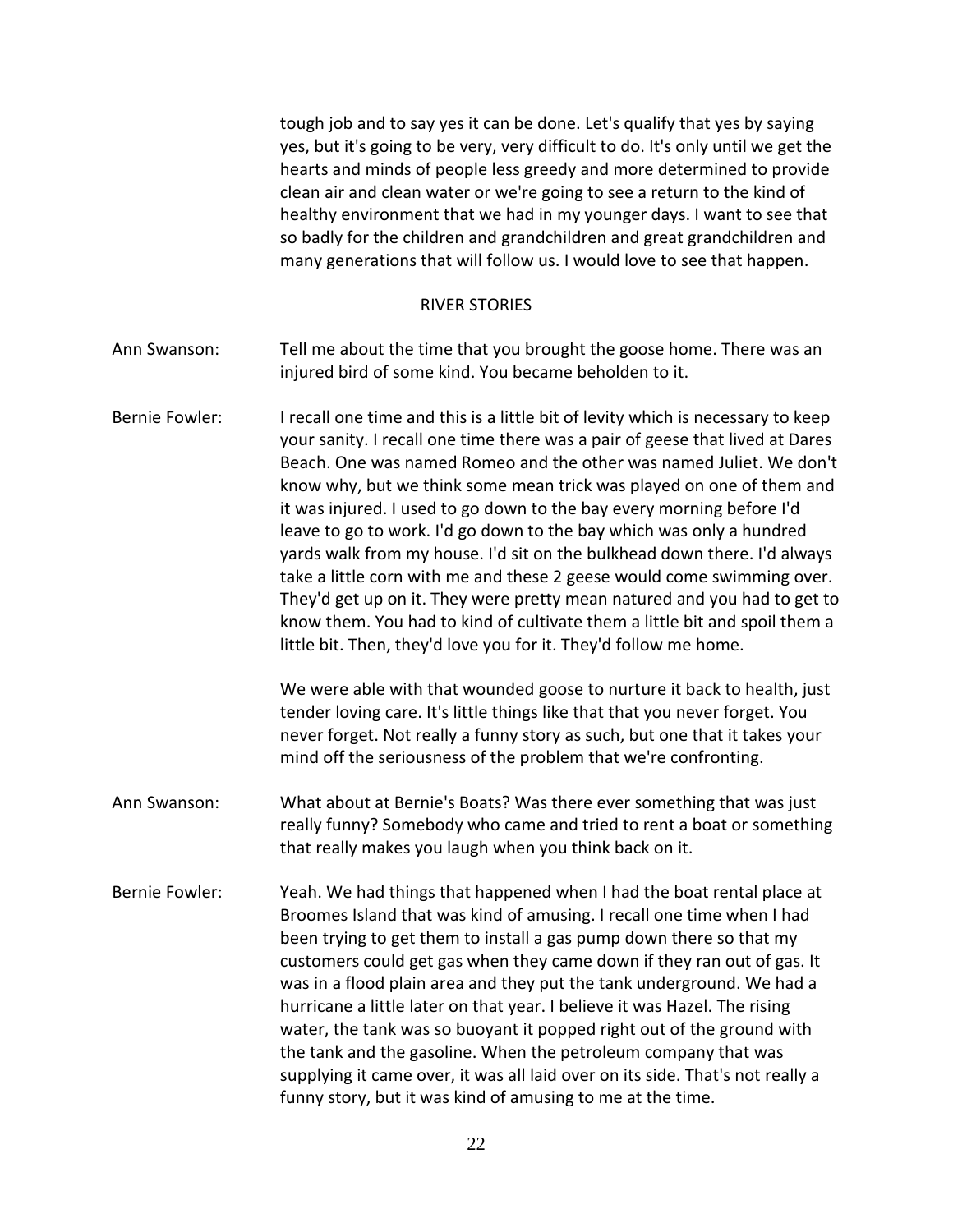- Ann Swanson: Yeah. It seems like a disaster actually. All right.
- Bernie Fowler: One of the things we used to do on the Patuxent River that was always enjoyable. When you had a full moon, we would get in my cousin's boat. It was real fast and we'd ride the moon streak. Weren't going there. You'd just ride the moon streak. You'd get the bow of the boat heading in that moon streak and you'd get it wide open because you could see very clear any obstacles in front of you. That was something we always enjoyed was riding the moon streak whenever you'd get a good full moon.
- Ann Swanson: What about phosphorescence? When you were younger did you see that a lot? You know the phosphorescence when the water is glowing.
- Bernie Fowler: Yeah. Off the camera, what happened to that?
- Ann Swanson: It's still around.
- Bernie Fowler: It is? I don't see it.
- Ann Swanson: You just don't see it as often, but when you do it's magical.
- Bernie Fowler: I recall back. I used to row a boat a lot. I still to this day enjoy rowing a boat. At night time in particular when you'd row that boat when you'd turn the paddle, the oars, you could see this light, light up at both oars. It was really intriguing to see that. I haven't seen much of that lately. Maybe it's because I don't row as much. Maybe something's happened that has caused ...
- Ann Swanson: It's only a few days in the summer when you do see it. Only once in my life did I see it. I saw it shore to shore on the Chester River. Shore to shore and it was amazing.
- Bernie Fowler: It is amazing.
- Ann Swanson: Yeah. What else do we need to know about, Michael?

Michael: You mentioned all these issues that you got involved in with the Chesapeake Bay Commission in terms of various legislative battles and victories. I'm sort of curious what are the major defeats when you look back on the political part of the environmental movement.

### CHESAPEAKE BAY AGREEMENTS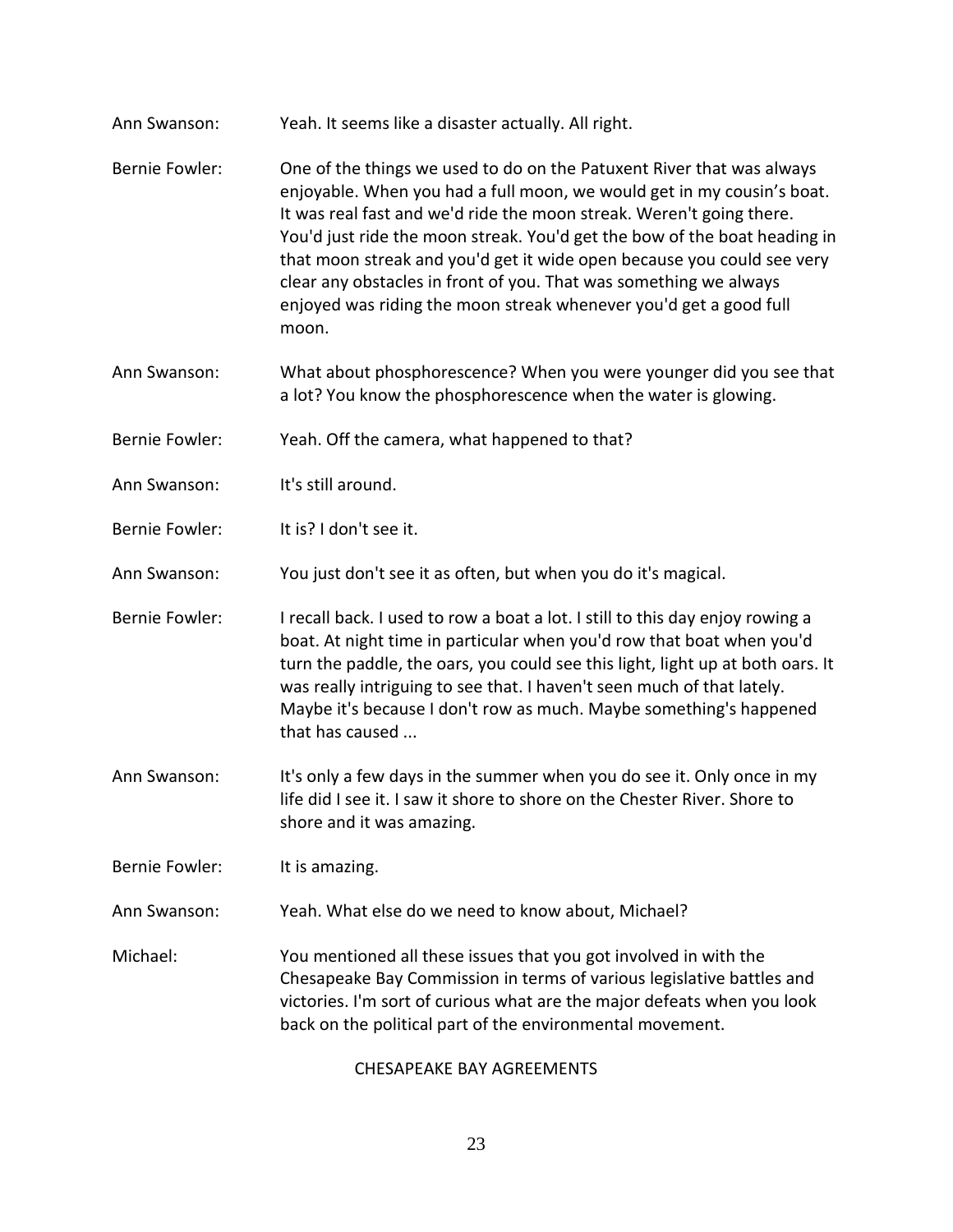- Bernie Fowler: When you're working as a legislator, whoever you are, there are times when you have gross disappointments. You have to get accustomed to that. You can't win them all. There have been times working with the Chesapeake Bay Commission that I didn't walk away. This particular year, I didn't walk away totally happy with the plan. They just upgraded the plan. If you look at it, it has some very positive things in there. Some real positive targets can make a big difference. There's one part of the plan ...
- Ann Swanson: Are you talking about the Bay Agreement and the Bay Programs Bay Agreement? That's what you're talking about.
- Bernie Fowler: Yeah. Really talking about the Chesapeake Bay Agreement and the program that they put together that's in place now, that's been signed off by the signatories, all the members of the executive committee. There was one part of the plan that we fought pretty hard on. In fact, we wrote a letter and tried to enumerate some of the things that we disagreed with. Some of them were changed. The one that I hoped would be changed, that it wouldn't be an optional thing for the signatories. As I understand the plan now, if there's ... Let's use TMDL, just at random for instance. If New York State decides that they don't want to be in it, it's my understanding in the plan that they can opt out of that. My contention is unless you have unanimity of agreement and damn the torpedoes full speed ahead -- all together, we'll win it together, we'll lose it together – progress is going to come a lot slower than we had anticipated.

I really think we ought to reexamine that. I think we ought to have each one of the members of the commission that are part of that reexamine their minds. The signatories that have signed off on this I think they ought to think again. It's never too late to change your mind. Wise men do on occasions and sometimes it's been very beneficial to do that. That's my disappointment this year.

There've been others, not easy to recall right now. There have been other times when I haven't been totally satisfied. We've won some big victories. We mentioned earlier about the spoils going into deep channel. We won that. That would have not been won had it not been for the tenacity, courage and the just determination, sheer determination of members of that commission to stand tall and fight. A lot of them were fighting against it, but it was enough of us that fought for it. The Corps of Engineers finally came out with some facts that agreed pretty generally with what we had been saying for years.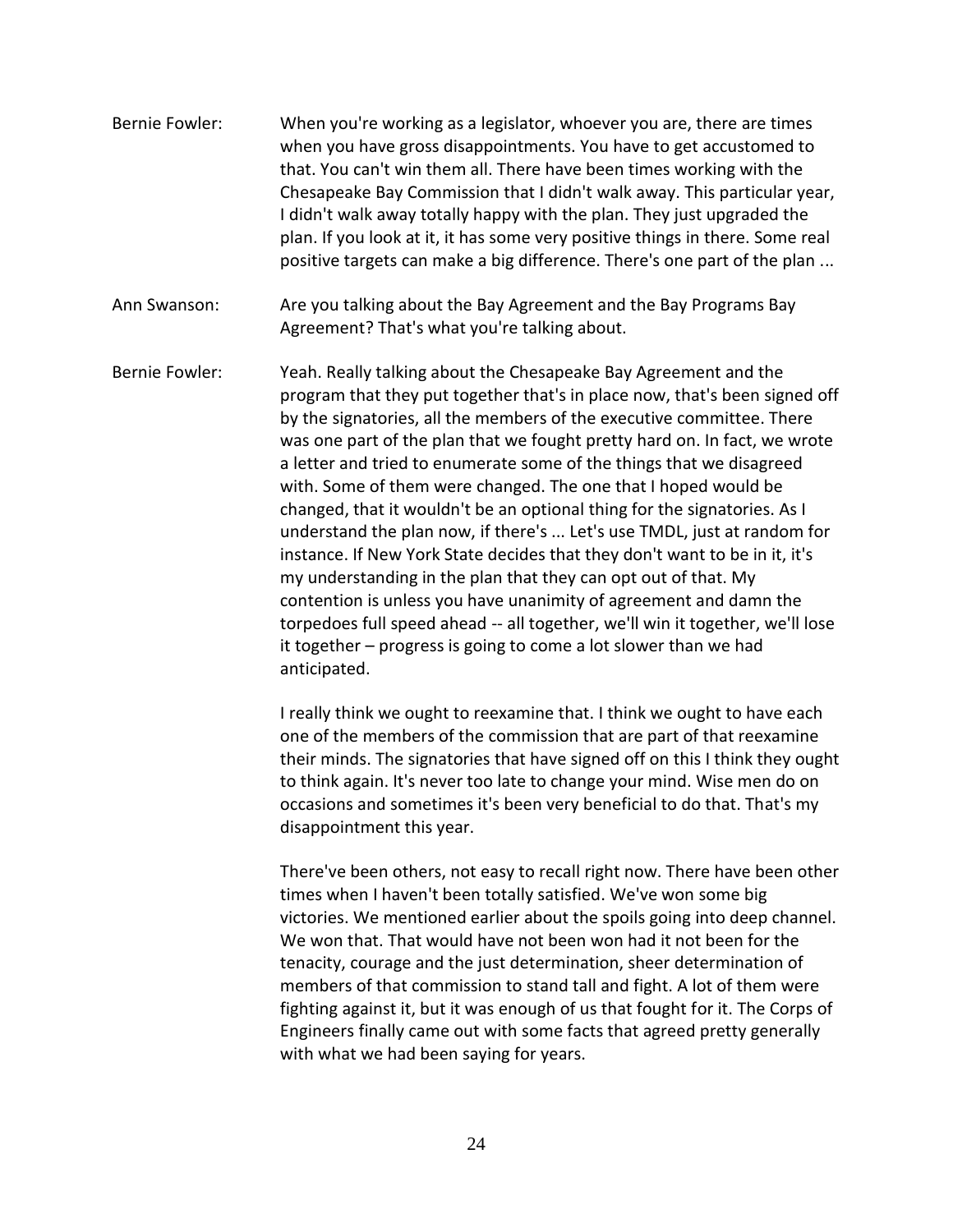- Ann Swanson: Talk to Michael about in terms of wins or losses. The Chesapeake Bay Commission made a decision to focus in on congressional spending and how we could improve congressional support, given the fact that we signed these Bay Agreements in 2000. We knew it was going to be a lot of money. We began looking at federal opportunities and one of them was the farm bill. We saw that there were like 84,000 farms in the watershed and what could we do to increase that support. Ultimately, I guess what we worked 6 years to try to get a special Chesapeake Bay provision in the farm bill. Talk to Michael about that role, the role of making a decision that farmers were worth investing in, and then trying to get the money.
- Bernie Fowler: We've listened to a lot of criticism about the agricultural community. In some instances, it's not undeserved. We know pockets of problems that have not been straightened out and changes should culminate sooner than it's going to, I'm afraid. The agricultural community is such an integral part of what's good for this country. The food they raise and the fiber they raise that sustain our way of life. There was a time had it not been for the Chesapeake Bay Commission I question whether the farm bill and all the goodness that it brings forth for the farm community would have been able to survive the storm. There wasn't that much sympathy on Capitol Hill for it.

Again, the Chesapeake Bay Commission and their endless effort to make the right connections and convince the right people that this was not a show and tell game. This was a serious matter. Money had to be appropriated to help assist, and assisting the farmers would mean an abatement of some of the problems that we have. That's a real credit to the Chesapeake Bay Commission and a real credit to Congress: that after 6 long years, they finally saw the light and was able to understand -- not on their own volition -- but because they had professionals nurturing them, lobbying them, talking to them and convincing them that this was the United States of America and America needed that particular legislation.

- Ann Swanson: Needed the environmental provisions of it. Yeah.
- Michael: I'm so curious. A number of years ago you participated in this event up at Washington College where they brought together Harry Hughes and ...
- Ann Swanson: Remember that?
- Bernie Fowler: Yeah. I do.
- Ann Swanson: The old sages.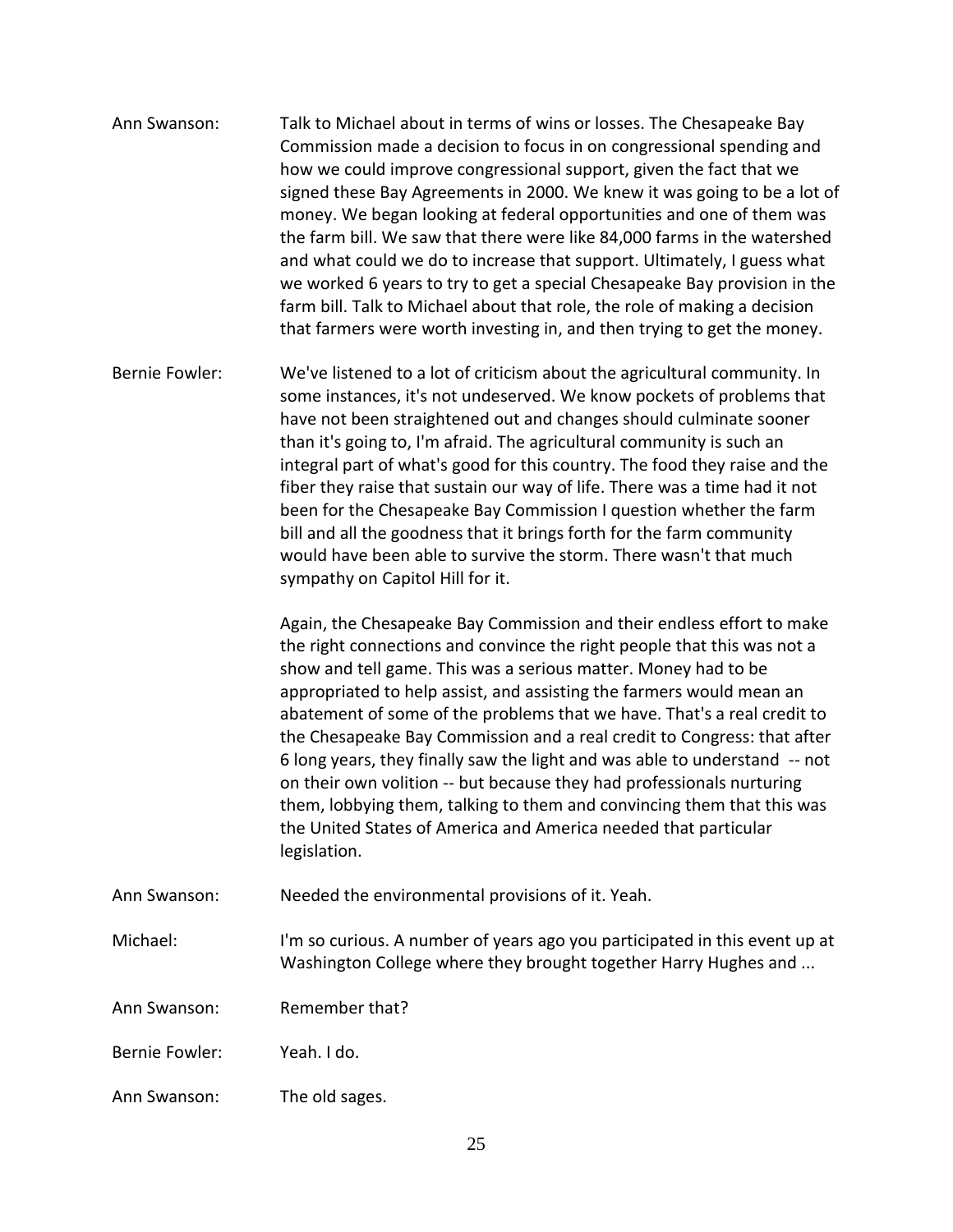| Michael:              | Right.                                                                                                                                                                                                                                                                                                                                                                                                                                                                                                                                                                                                                                                                                                                                                                                                   |
|-----------------------|----------------------------------------------------------------------------------------------------------------------------------------------------------------------------------------------------------------------------------------------------------------------------------------------------------------------------------------------------------------------------------------------------------------------------------------------------------------------------------------------------------------------------------------------------------------------------------------------------------------------------------------------------------------------------------------------------------------------------------------------------------------------------------------------------------|
| Ann Swanson:          | That's when you were young.                                                                                                                                                                                                                                                                                                                                                                                                                                                                                                                                                                                                                                                                                                                                                                              |
| <b>Bernie Fowler:</b> | I was younger. Yeah, my goodness.                                                                                                                                                                                                                                                                                                                                                                                                                                                                                                                                                                                                                                                                                                                                                                        |
| Michael:              | One of the key discussions of that meeting had to do with getting the<br>Chesapeake Bay program going. Getting the original agreement and the<br>argument was made at the time that it wouldn't  Unless it was<br>voluntary, it would never have gotten going. Some of the things you've<br>said today makes you wonder does the voluntary approach work? We see<br>now with TMDLs and the federal government exercising more direction<br>to be moving a little bit away from relying upon the voluntary<br>participation of all these different states and state agencies. Is that a<br>major turning point? What's your take on that?                                                                                                                                                                 |
| <b>Bernie Fowler:</b> | I could say this: that from the bottom of a grateful heart I've great<br>respect for all those who volunteer. There are many people, hundreds<br>and thousands of people that volunteer to do what they can to plant<br>trees, to plant submerged aquatic vegetation, to take the old junk that<br>people carelessly and ruthlessly throw into the rivers and the bays and<br>all. I have not underestimating at all the goodness that the volunteers do.<br>The bottom line of being able to accommodate the big picture. I just<br>don't think that the volunteer system  It can play a role, but it can never<br>accomplish it on its own. It has got to have the teeth. It has got to have<br>the mandatory element whether it be the legislator, whether it be<br>through the courts or what it be. |
|                       | EPA has taken the role they should have taken when the law was passed,<br>the Clean Water Act was passed in 1972. EPA was on recess for the most<br>part for a long, long time. I have dear friends in the EPA. I've worked with<br>them over the years. I know some of them. We've had one of the<br>administrators, Carol Browner, who came to the (Patuxent River) Wade<br>In and declared Bernie Fowler Day from the EPA standpoint. I was very<br>honored to have her. She was a very productive lady and very sincere<br>with what she was doing.                                                                                                                                                                                                                                                  |
|                       | The problem that I have with EPA is: about the time you get someone<br>acclimated and they understand the problem fully, they're off to<br>Timbuktu somewhere and you got somebody new on. I think right now<br>though we have somebody that is not new to the situation at all. I think<br>he can be a blessing in disguise because he doesn't have to learn. He<br>knows. He knows when he was a Marylander. He knows when he was<br>secretary of one of our regulatory agencies.                                                                                                                                                                                                                                                                                                                      |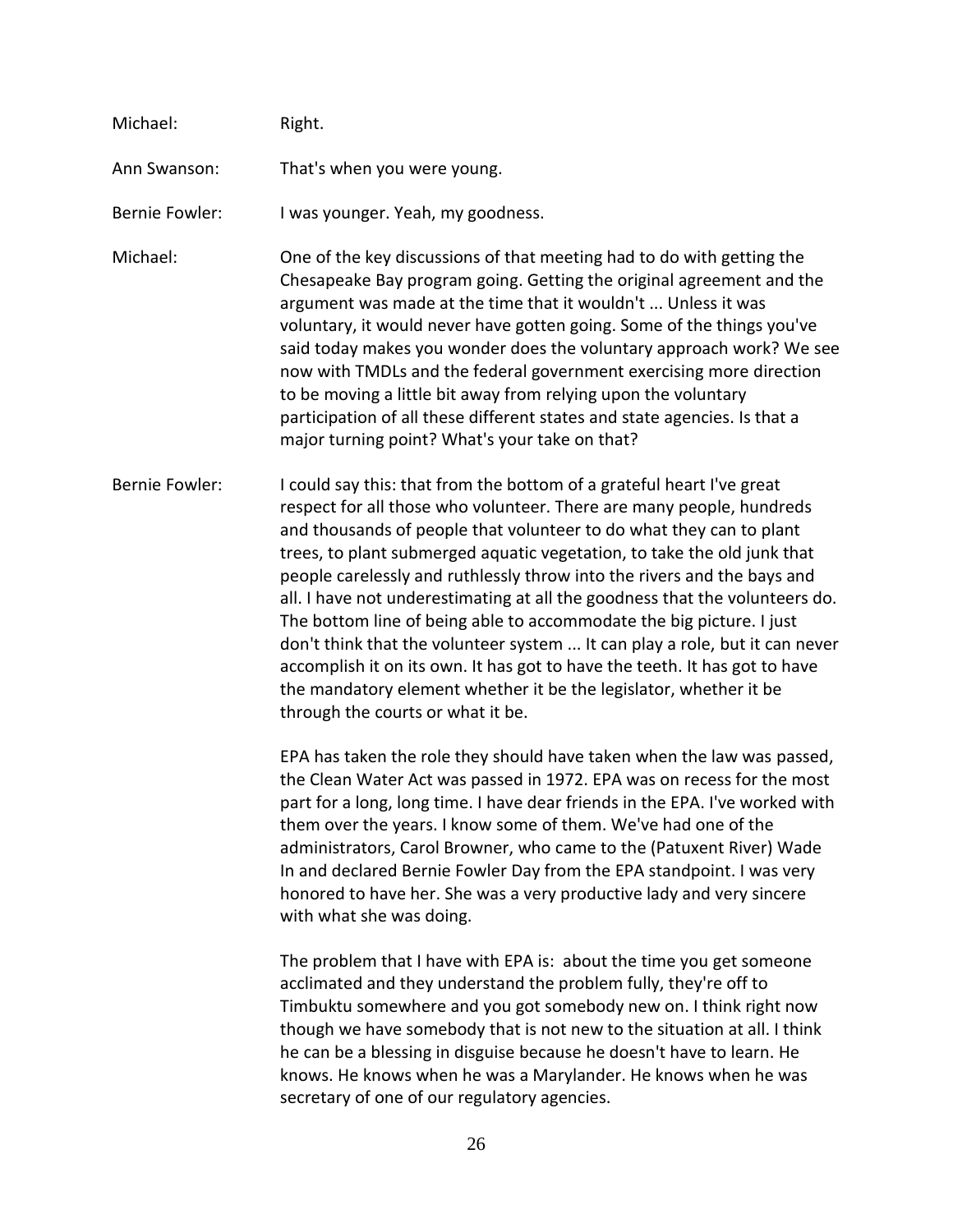- Ann Swanson: Bob Perciasepe, he's the deputy. Bernie Fowler: Absolutely. Bob Perciasepe can be a great help at a time when we sorely need it. Ann Swanson: Of course, now he's retiring. He's retiring. Yep. Bernie Fowler: [inaudible] All of my young doctors retired. They're young ... Ann Swanson: One of the things that I think Michael was getting at and you might want to talk about is participation in the Chesapeake Bay Program and the Bay Agreements and participation in the Chesapeake Bay Commission is voluntary. Then as members of those organizations either as a signatory to the Bay Agreements or as a member of the Chesapeake Bay Commission, then you go back to your own jurisdiction and implement. That's where the mandates come in. This kind of voluntary component where you all come together and learn and promise. Then, you go back into your own jurisdictions and work it. That's where you make a choice where some things are voluntary. Some things are mandatory. I don't know. That's complex.
- Michael: Yes. You're getting at it.
- Ann Swanson: You see when you're signing the agreement. For example earlier what I think you were trying to get at is this latest agreement everyone signed on the dotted line and that meant that you were all in it together. That's what that always meant. We're in it together. We'll go back to our own jurisdictions and do what we can. This time around -- even if you signed on the dotted line -- you still had an option where you didn't have to try. I think what somehow, what you were saying at that voluntary level everyone has to at least be willing to try. Later on you go into your own jurisdiction and decide what you're going to mandate. For you, some of the things that you decided to work to mandate have been your biggest gains. I don't know how to say that succinctly, but ...
- Bernie Fowler: Yeah. The Chesapeake Bay Commission is voluntary. We all know that. When you're voluntary and you don't have the power to implement, it doesn't make it negative because you do have the influence of talking with folks back home at your local jurisdictions which can help to make it happen. With EPA using their strong leverage now and giving them deadlines and all, they have to come up with plans to meet certain standards at certain times. It makes it a different picture altogether.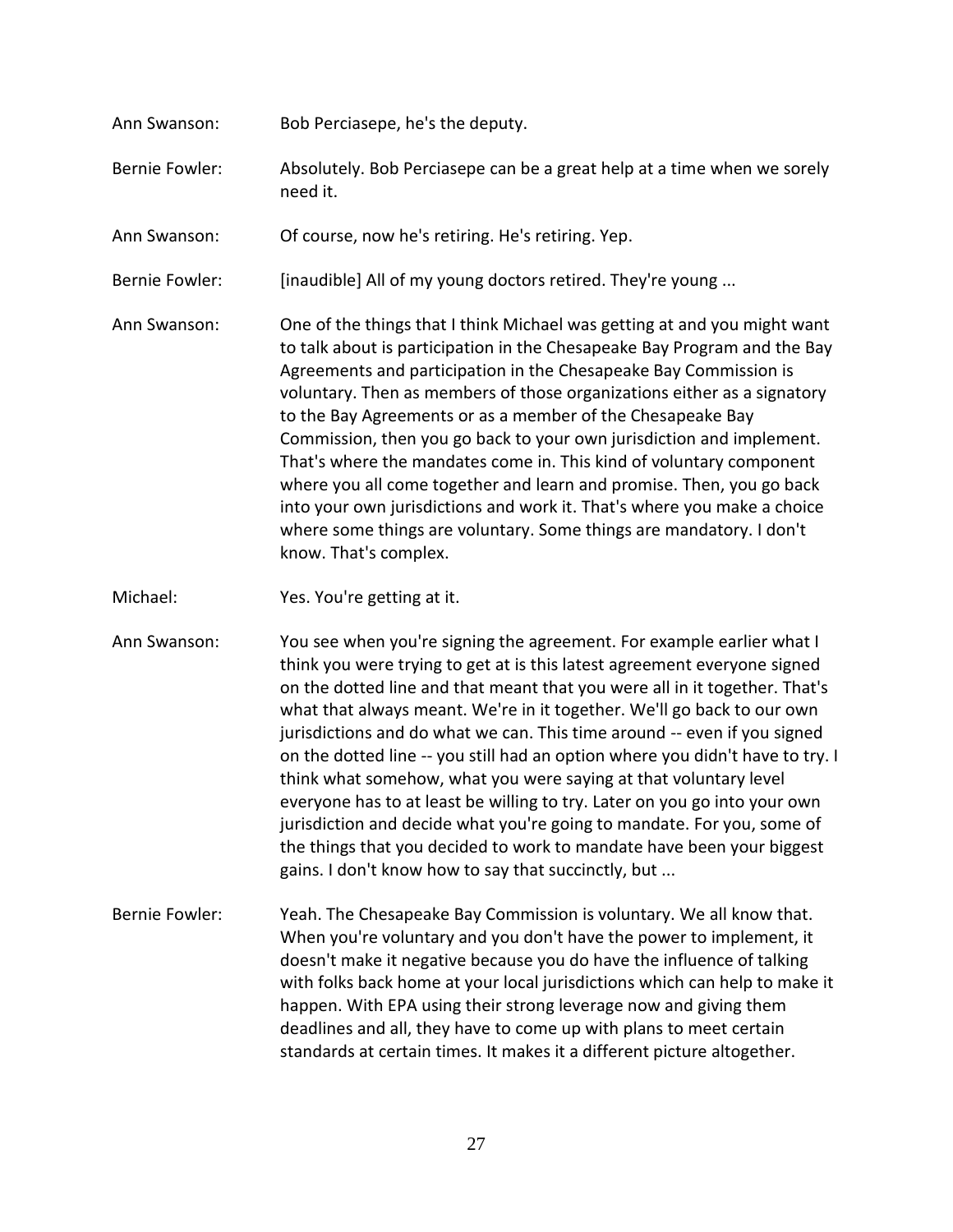My point in saying what I said earlier about the opting in and opting out. While we're a voluntary organization, that voluntary organization ought to be in concert and unanimity. It shouldn't be splintered off and given the option of saying we're not going to do it in New York or we're not going to do it in West Virginia. We're not going to do it in Delaware. That then takes away the only real control you have to work with the local people where it's going to happen, to work with them to bring about the vital change that all of us know is absolutely necessary, but many of us are not willing to, not many of us are willing to really put the shoulder to the wheel and do the things we ought to do.

### THE ROLE OF EPA BAY PROGRAM

- Michael Fincham: It makes you wonder. If EPA had taken an aggressive position right from the start based on the Clean Water Act, could they in essence short circuited or made irrelevant the need to have the states get together for Chesapeake Bay Program?
- Bernie Fowler: I don't think that it would necessarily short circuited too much. It could have helped it tremendously. Yes ...
- Ann Swanson: Only the water though ...
- Bernie Fowler: I'm sorry.
- Ann Swanson: Remember the ...
- Bernie Fowler: The Clean Water Act ...
- Ann Swanson: The EPA is about water.
- Bernie Fowler: Yeah.
- Ann Swanson: The Bay Program is about fish and crabs and forests.
- Michael Fincham: Living resources. Right.
- Ann Swanson: Make that point.
- Bernie Fowler: Go back right to your question again.
- Ann Swanson: Ask your question again.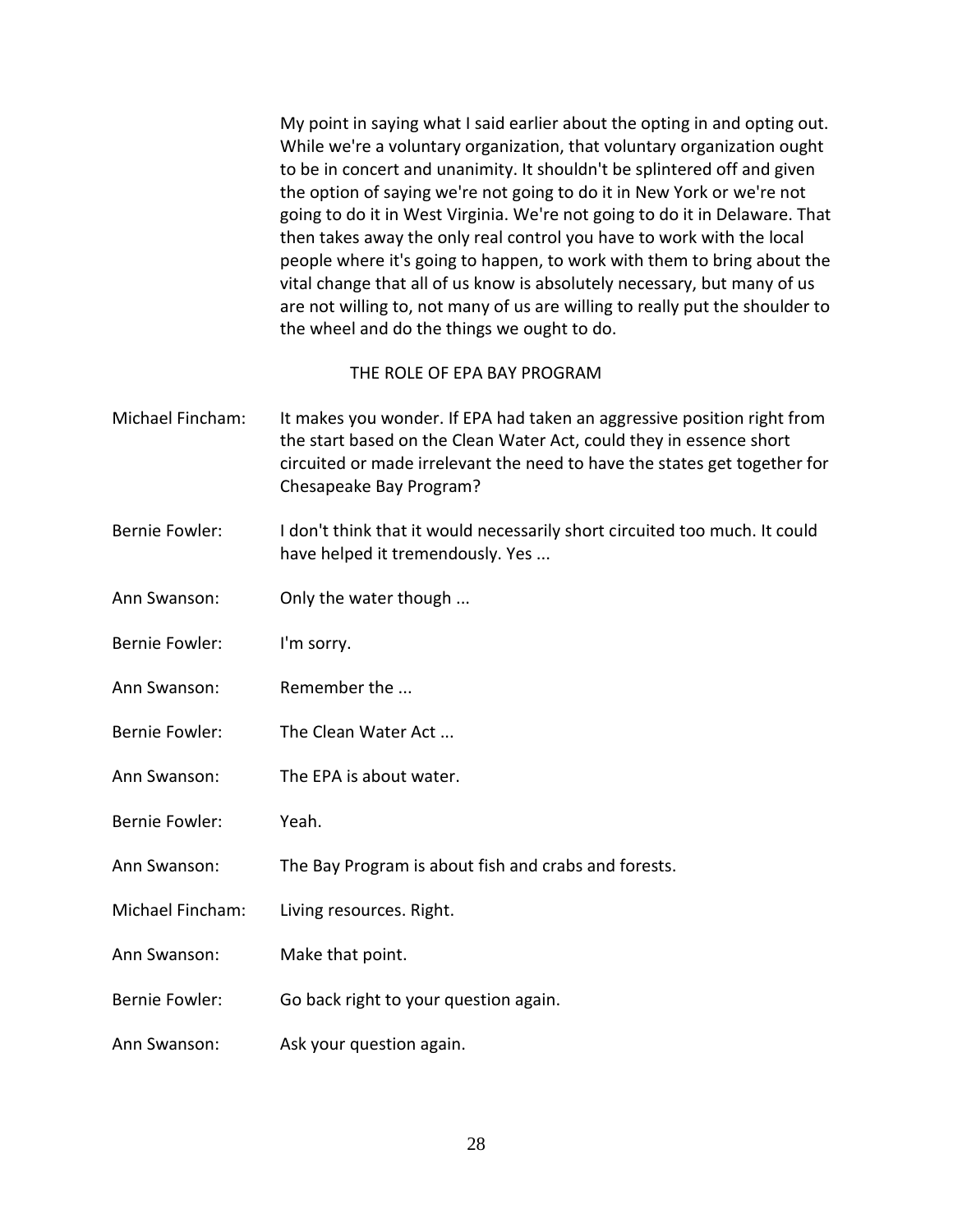- Michael Fincham: I was just reacting to what you were saying about the EPA having a lot of leverage and it made me wonder if EPA ... Okay, maybe EPA and Fish and Wildlife, if the federal agencies had gotten together years ago and said you have to do these things, you have to meet these water quality levels and these fish protection actions, would that have made unnecessary the Chesapeake Bay Agreements? Where the states get together and say, we voluntarily agree we will try to do this. Maybe I'm asking a ... It's a counter-factual look at history, but you've mentioned that it's lawsuits that have been some of the major drivers. Those lawsuits go back to federal law.
- Bernie Fowler: Looking back over the space of time and the history of the activities that happened, I really believe that much of the problem we have today could have been short-circuited or maybe even avoided completely, if the regulatory agencies including the Environmental Protection Agency had really stepped to the plate and done their job. They didn't do it because I am unconvinced today as I was years ago. I don't think there was enough conviction. I don't think they grasped the severity or the gravity of the problem. Therefore, they were inactive about it until the hammer comes down hard and wakes them up.

I can give you comparison back and I won't mention any governor's name. The first governor that I talked with, you'll probably figure out who it was, patted me on the shoulder and said, "There's nothing wrong with the Chesapeake Bay. There's nothing wrong with the Patuxent River. Bernie, you're going to drive tourists away. They won't want to come to the bay to go fishing and all. It's wrong. You shouldn't do that." He's quoted in the newspaper saying that. I think I still have a copy of the print. That's what I'm saying about the lack of hands-on knowledge and experience -- when you watch the grass die and you watch the water get cloudy and you watch the muck and you see the silt where it used to be nice sandy beaches, no more the nice green sea aquatic vegetation, we always called it seaweed, then, you know something's wrong. It isn't cyclical. I think they failed really to do their job quite frankly. That's a harsh statement.

Ann Swanson: The other thing though I would imagine because of your work with the Patuxent at the local level, the county commissioners with the state general assembly and with the federal level. You begin to realize that nobody alone has the power and that there's power at different levels. The challenge becomes now that we have all these people how do we get all those decision points in synchrony. Even if the federal government had exerted their strength, they don't control decisions in Calvert County.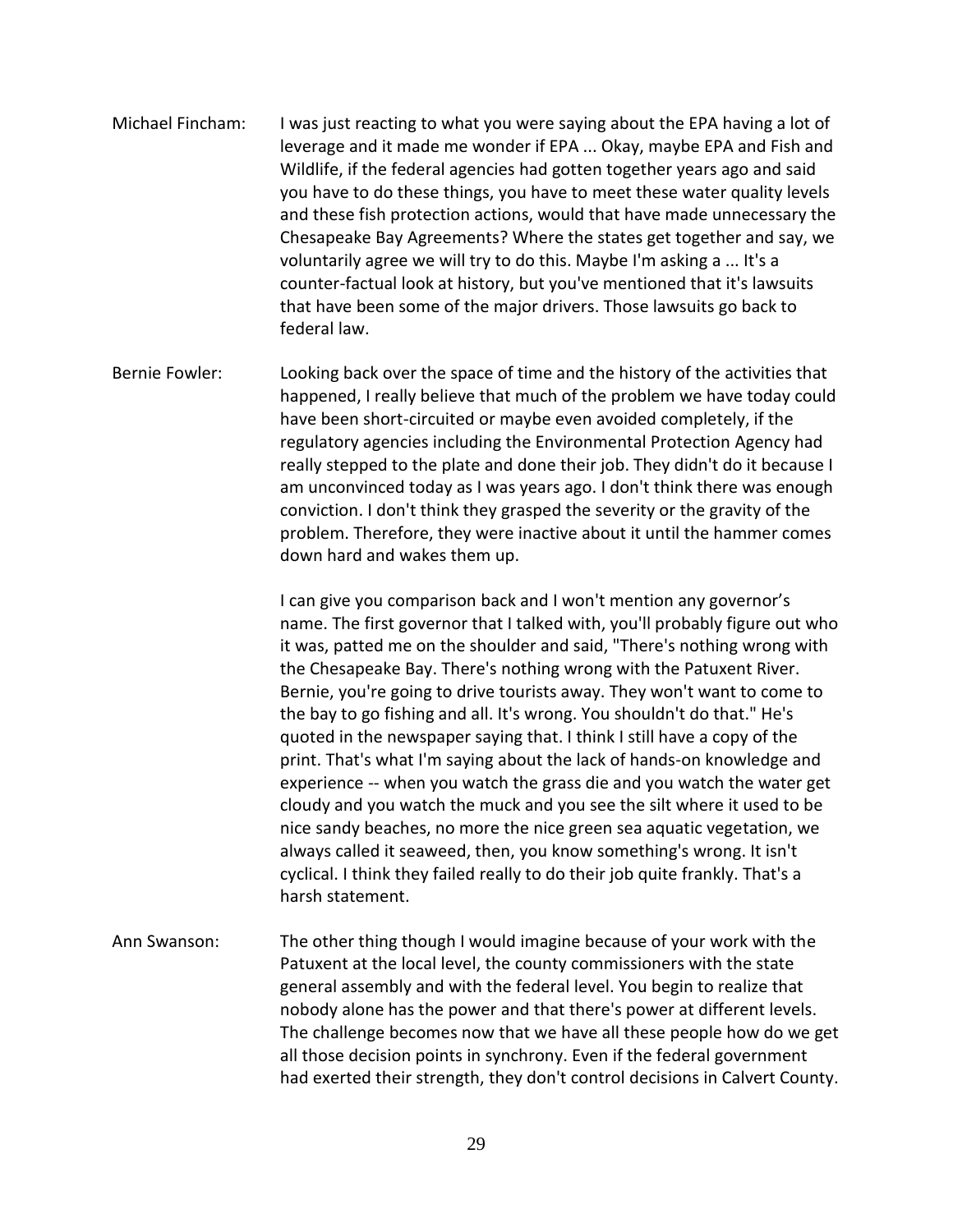| Michael:              | Yeah.                                                                                                                                                                                                    |
|-----------------------|----------------------------------------------------------------------------------------------------------------------------------------------------------------------------------------------------------|
| Ann Swanson:          | Talk about that. All these different layers. What you would do differently<br>or your observations because you've now been a leader at multiple<br>levels? You ought to run for Congress. You might win. |
| Michael Fincham:      | I voted for you for Lieutenant Governor.                                                                                                                                                                 |
| <b>Bernie Fowler:</b> | Did you really?                                                                                                                                                                                          |
| Michael Fincham:      | Yes, I did.                                                                                                                                                                                              |
| <b>Bernie Fowler:</b> | Thank you. That's one more vote I know I got. We could have made a<br>difference. That team would have made a difference.                                                                                |
|                       | <b>CAMPAIGN FOR LIEUTENANT GOVERNOR</b>                                                                                                                                                                  |
| Michael Fincham:      | Yeah, I was all in                                                                                                                                                                                       |
| <b>Bernie Fowler:</b> | I would have brought bight minds in to take care of all the                                                                                                                                              |
| Ann Swanson:          | Who were you running with?                                                                                                                                                                               |
| Michael Fincham:      | "American Joe" Miedusiewski                                                                                                                                                                              |
| <b>Bernie Fowler:</b> | "American Joe" Miedusiewski. He was a good man, too.                                                                                                                                                     |
| Michael:              | Yeah.                                                                                                                                                                                                    |
| <b>Bernie Fowler:</b> | He made a public commitment that                                                                                                                                                                         |
| Ann Swanson:          | That was like in the late 80s. When was that?                                                                                                                                                            |
| <b>Bernie Fowler:</b> | That was  I retired in that was  No, wait a minute. I retired in '94 so it<br>was '94.                                                                                                                   |
| Ann Swanson:          | Right. I forgot about that.                                                                                                                                                                              |
| <b>Bernie Fowler:</b> | We were at the bottom of the pack when we started because we were<br>the last ones to get started. The happy part about it is we finished up in<br>2nd place. My county carried us solid.                |
| Ann Swanson:          | That's great.                                                                                                                                                                                            |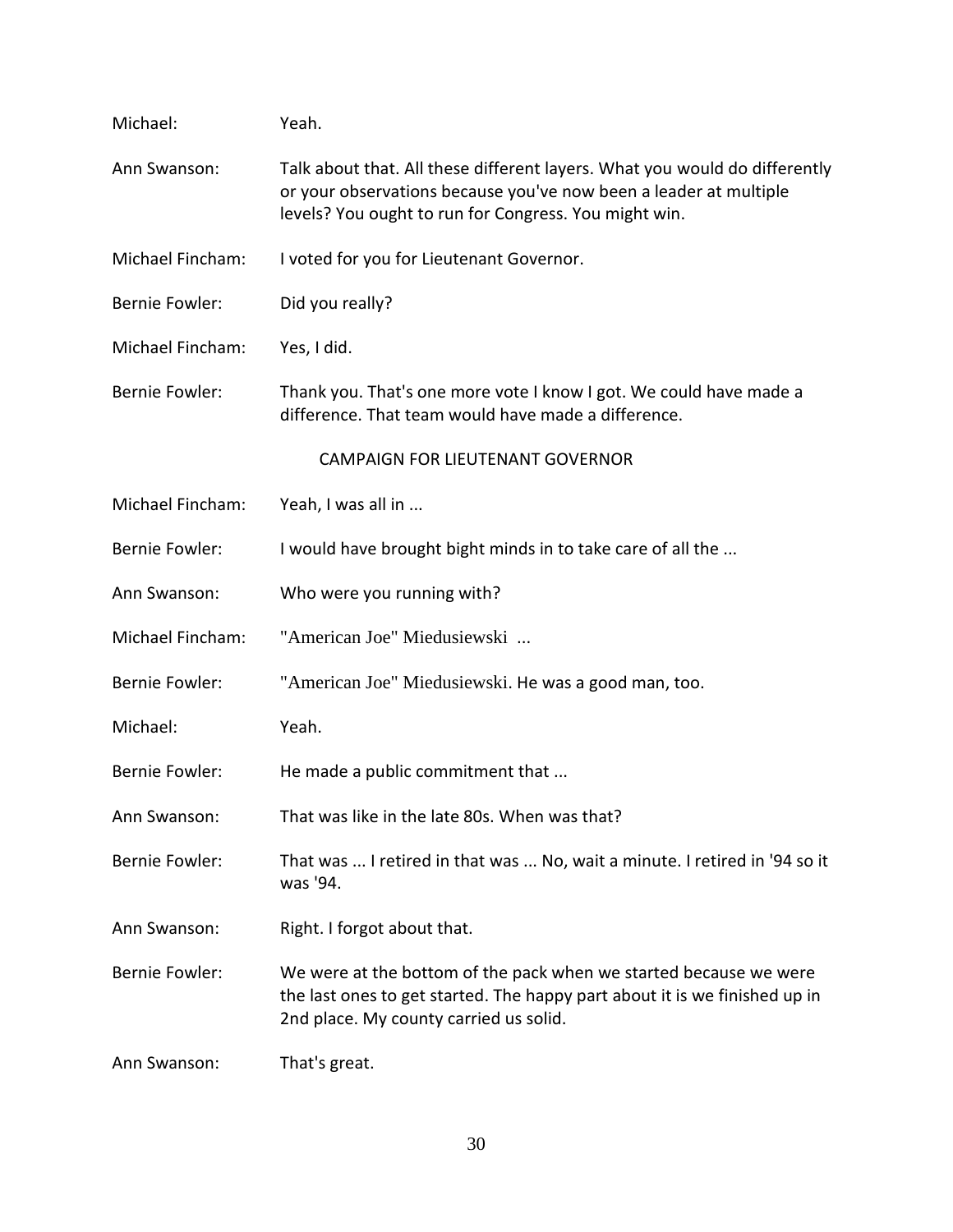- Bernie Fowler: The only county we carried in Maryland was Calvert County which I thought was very flattering. I really did.
- Ann Swanson: Yes, it is. They're the ones that know you best.
- Bernie Fowler: Yeah. I think so.
- Ann Swanson: If you were voted down by your local people, hm?
- Bernie Fowler: See, my plan has always been in everything that I've done -- like the Calvert Alliance, again, we're digressing here. The Calvert Alliance Against Substance Abuse. I was chairing a delegation in Annapolis and we had the secretary had put on the agenda for the next meeting that the sheriff's department and the state police from the 3 southern Maryland counties would like to come and meet with the delegation. Absolutely. She put them on the agenda and they come up.

They began to tell ... Now, you have to remember I was naïve. I never knew what it was, drugs. I never knew what drugs was. Maybe an aspirin tablet if you had a headache or something. Never knew what it was. I was sitting there very nonchalant and naïve. This one state policeman spoke up and said we busted a crack house in Dares Beach last week. My ears shot up and I ... What's going on here? Am I living in a different world? Why didn't I know this? It was happening right under my nose and I didn't know it.

What I did then was to do what I've always done. "Who's in charge?" "Go to the governor." Let him know there's a serious problem in southern Maryland, serious problem in the state. You're no different than we are in southern Maryland. "Governor Schaefer, we need to do something. We need to get something going down there. I don't know what it is." "Do you have any ideas of what you want to do?" I said, "Well, we really need to coordinate the educators, public officials, judiciary. Bring everybody together that has any stake in this at all." I'll tell you. That afternoon the office was full of people. Set that thing up and it worked good.

Once we got it going, I chaired it just long enough to pick people that I knew would carry the ball. Harold Kahl who was president of Calvert Bank at the time. It's PNC now. Very dear friend, very bright. Very organized mind. I went to him and told him. "Harold, I don't have time to do this any longer. The need is there but it needs someone like you that's well organized. I've got my fingers in a dozen different things. I just don't want to embarrass myself. Will you take the chairmanship of that and get it going and get it on the road?" He did a whale of job. It's probably one of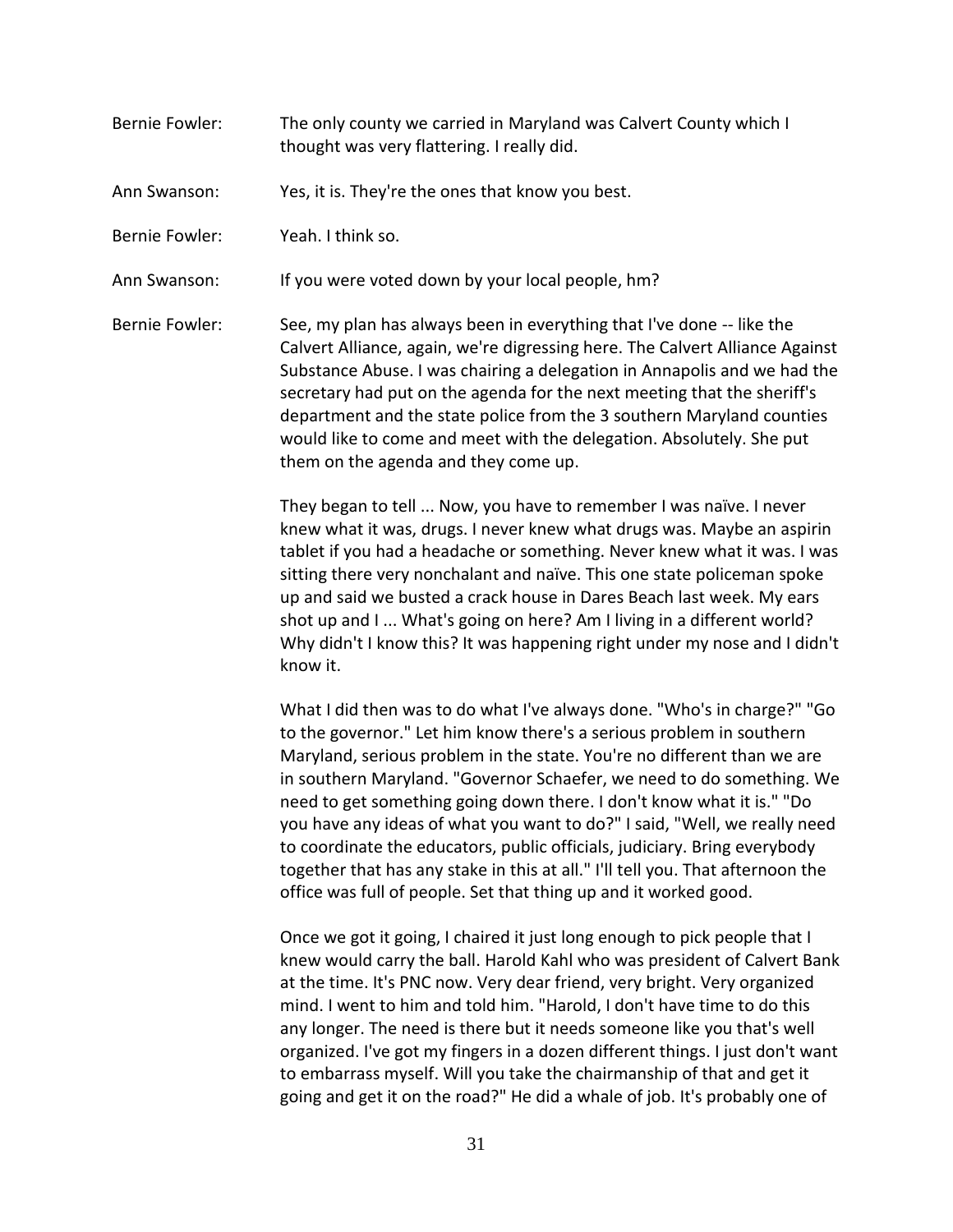the most powerful groups in the state right now in terms of deterring it. Now, they've not cured it. Don't get me wrong. It's still going on and bad.

What I'd do if I'd been elected governor, lieutenant governor of the state of Maryland, he already told me you're taking Natural Resources, you're taking Department of Agriculture, the Department of the Environment. Then, they're going to report to me. Of course, I guess under law they have to report to him. They're going to report to you. They're going to report to you and not me. That's a promise I'll make. I would have brought people in. I'd brought brainy people that understood all of the details to have run it. I wouldn't have traded what was right to make some Eastern Shore man richer than he was. I wouldn't have made that trade off. That wouldn't have happened. I guess that's one reason we didn't make it.

Pat Sajak had a big party for us up at his house in Baltimore County. Nice guy and at the very end after we both made our speeches, [inaudible] he come up and put his arm around us. I've got pictures of all of this that they took. Put his arm around us, he said, "You know one thing. I hate to say this. I really hate to. These guys are not going to get elected. You know why? They're too damn honest. People don't elect honest politicians that's why we're in it." He said it right out. "We're in now. If we had people like this, things would be different in the state of Maryland. But we're not going to get it. I wish them the best and I'm going to give them a heavy donation. I can tell you that. I'm here today to support them. I want all you to support them."

### VALUES AND FAMILY LIFE

Ann Swanson: If frequently you've functioned as almost the moral compass for others, is that tiring or inspiring? Bernie Fowler: Inspiring. Inspiring because when I go to bed at night sometimes I reflect on what happened during the day and it makes me feel good to know that I didn't do anything to hurt anybody. That I didn't do anything derogative or anything immoral that would make my family ashamed of me. I've got a wonderful family. Just don't come any better. Ann Swanson: Yeah. Bernie Fowler: Preachers. They lead the ... Got a musical director. I got one now that's going to turn out to be a jewel. She's the latest graduate we had. Both of them are going to do real good. They're both girls.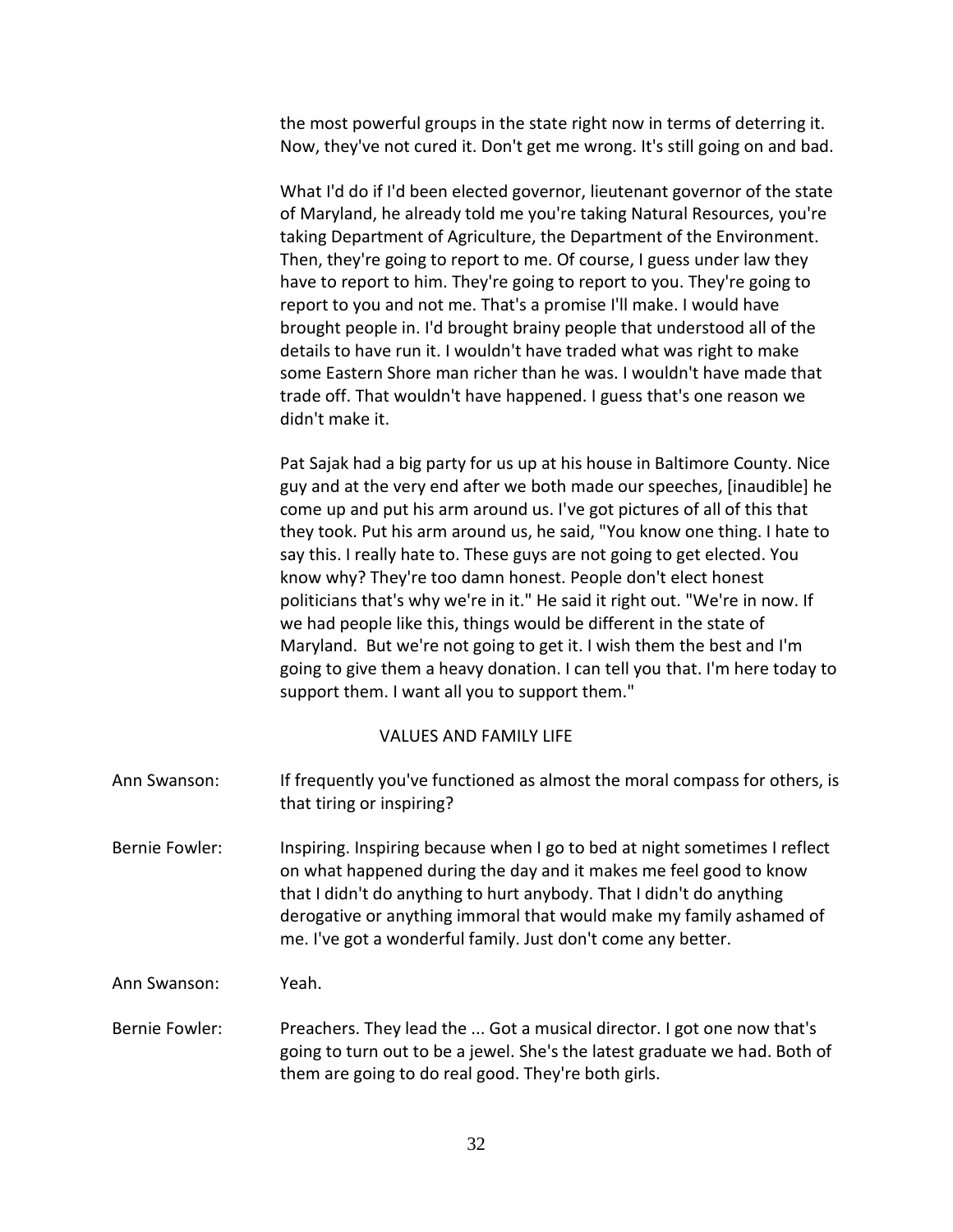| How many kids and how many grandkids?                                                                                                                                                                                                                                                                                                                                                                                                                                                                                        |
|------------------------------------------------------------------------------------------------------------------------------------------------------------------------------------------------------------------------------------------------------------------------------------------------------------------------------------------------------------------------------------------------------------------------------------------------------------------------------------------------------------------------------|
| 4 children and 8 grandkids and 7 great grandchildren. My youngest great<br>grandchild was 1 year old April the 13th of this year. Who would be able<br>to revive these younger minds? Give them the incentive. Give them the<br>conviction. Give them the desire. Give them that determination to move<br>forward to try and rescue this 64,000 miles of gem that we have.                                                                                                                                                   |
| People like you. People who care. There will always be people who care.                                                                                                                                                                                                                                                                                                                                                                                                                                                      |
| Yeah.                                                                                                                                                                                                                                                                                                                                                                                                                                                                                                                        |
| Yep.                                                                                                                                                                                                                                                                                                                                                                                                                                                                                                                         |
| That's my hope, my prayer, my desire: that there will be people that will<br>remember some of the things we've said. Some of the things that you<br>and I and others have recorded for various reasons. That can serve as a<br>base or that can serve as a benchmark or a nucleus for the renewal, the<br>renaissance of the enthusiasm and desire to do it. We've got to get rid of<br>one word, 5 letter word. That word is greed. That has got to be<br>stimulated downward. You can't continue to go on and look at that |
| almighty dollar as the only thing that's important to you.                                                                                                                                                                                                                                                                                                                                                                                                                                                                   |
| To the environment                                                                                                                                                                                                                                                                                                                                                                                                                                                                                                           |
| It's not wrong to be rich. I love to see people get rich. I once was rich<br>myself. I'm not going to get rich at the risk of taking the bread and the air<br>and everything else out of my children's mouths and grandchildren and<br>the generations that will follow surely if the world stands.                                                                                                                                                                                                                          |
| I have to tell you. I was recently paddling on the Eastern Shore just below<br>the Virginia line. I paddled for about 8 miles and [inaudible] beds solid. It<br>was magically emerald and you could see to the bottom. You could see<br>the crabs running. In front of the bow of my boat as my boat moved, I<br>was in a kayak. There were Spanish mackerel leaping across the bow of<br>the boat. It made me think about you and what you had seen.                                                                        |
| Yeah.                                                                                                                                                                                                                                                                                                                                                                                                                                                                                                                        |
| The reason I bring it up is that there are places in the bay.                                                                                                                                                                                                                                                                                                                                                                                                                                                                |
| Still exist.                                                                                                                                                                                                                                                                                                                                                                                                                                                                                                                 |
|                                                                                                                                                                                                                                                                                                                                                                                                                                                                                                                              |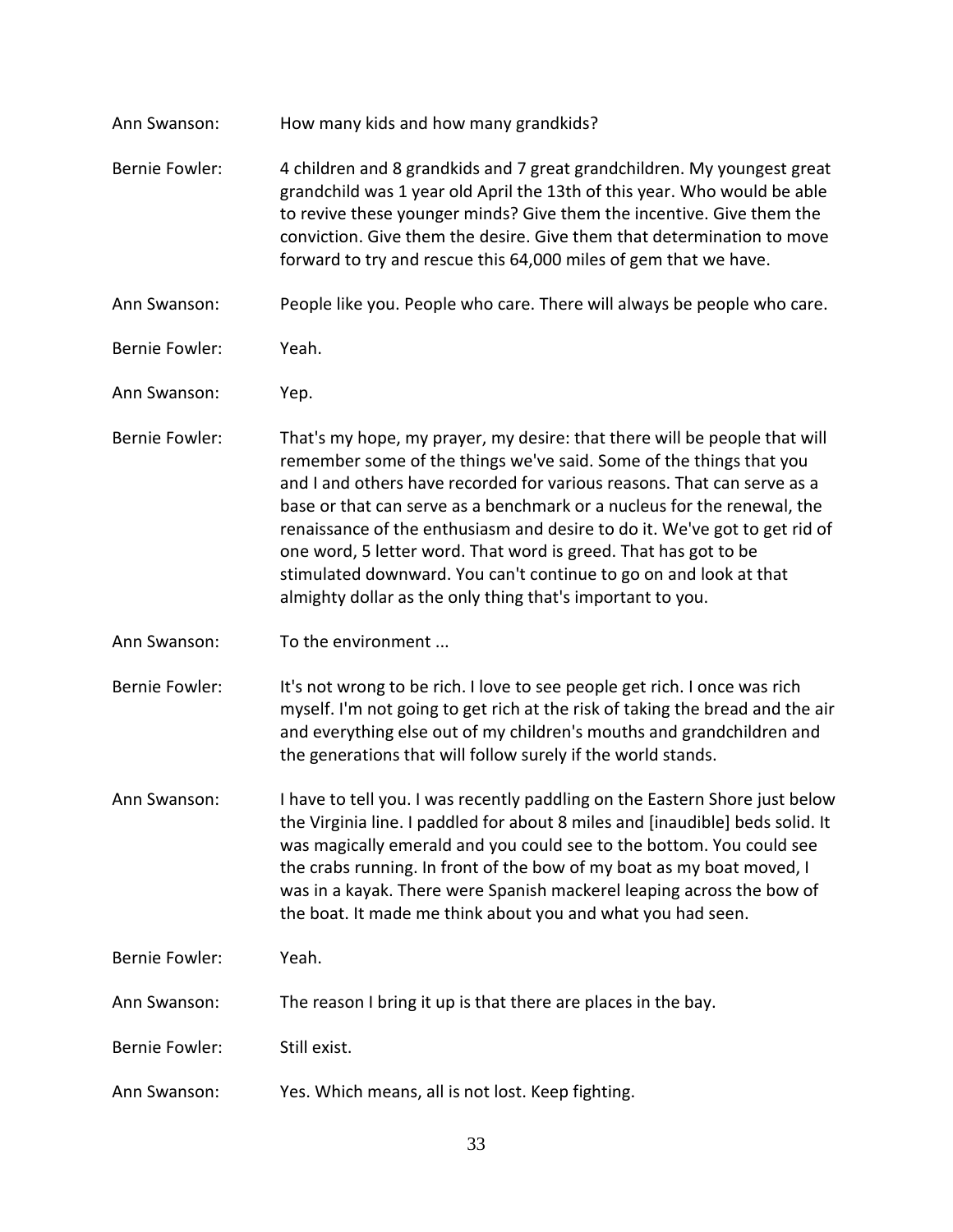- Bernie Fowler: No. We realize that and have great appreciation and respect for those that have helped to maintain that. It's a coming. My good friend, Dr. Tom Miller, tells me before the end of the century the mouth of the bay will be down to North Carolina because of the sea level rising because the land's subsiding. Like I said earlier in our comments, there's no magic wand. Even if we had one and we waved it, there's certain ongoing activities that are going to make these things materialize. Every perspective of what we do, if we got religion today and changed our habits all together, was able to get 100% cooperation, things are going to happen to this planet that we can't do anything about. Maybe it will survive, maybe it won't. I don't know. Again, you have to remember I've got ... I'm kind of hung up on that thing we call a Holy Bible.
- Ann Swanson: It's worth the fight though. Right?
- Bernie Fowler: It's worth the fight. Absolutely. I believe this and I spoke about this just down in Tennessee. Had a little group sitting around talking. I said, "Do you think we're bad as Sodom and Gomorrah?" We're off the water now. We're on culture. I said, "Actually, I have no way of knowing, but my guess is we're not a whole lot better." Because one of the sins of the world that was happening at that time. You remember when the angels was in Lot's house. They wanted to get these two men out to make love to them. I said, "That was part of the package when God destroyed Sodom and Gomorrah. We made it legal a couple years ago in Maryland."
- Ann Swanson: Wow. I guess Chesapeake Bay has absolutely defined your life. You've fought a lot for it. I guess maybe the last question that I have is ... There you were in National Geographic. There you were the icon. You really were. You became the image of Chesapeake Bay. For all the nation and all the world, out of thousands of photographs that they took on Chesapeake Bay and all the crabs and all eels and all the skipjacks and all the boaters, they chose you. That's pretty ... That's a pretty serious responsibility to be the Chesapeake Bay icon. How did that make you feel?
- Bernie Fowler: It doesn't trouble me. I'm not afraid. I don't have any fear of the responsibility because I know that what we're doing is right. I know it's right and I know it's God's work here on earth. To compromise that would be hypocritical and sinful. It would be double crossing my Father in Heaven and I don't intend to do that.
- Ann Swanson: So, it's been an honor to be a leader ...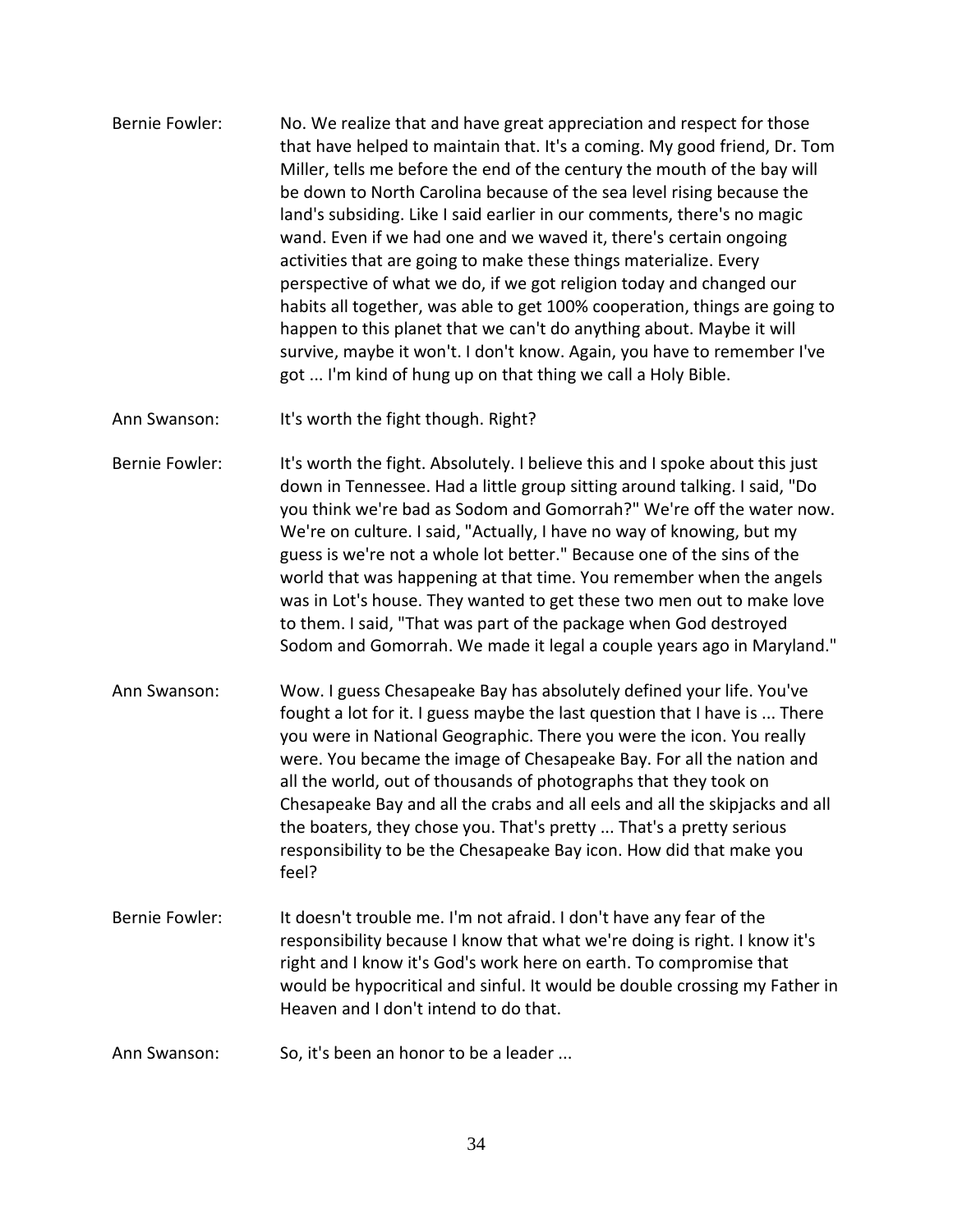| Bernie Fowler: | It's been an honor, and it really has. I could have been an extremely<br>wealthy person today if I wanted to be. Extremely wealthy, but we're<br>satisfied. We got a halfway decent home. We're happy. Betty's happy<br>here and she's been everywhere we've ever lived. We started out our<br>marriage in a  It was an old garage, one car garage. I made a hunting<br>cabin out to rent it out. When we got married, that's where we moved<br>into. Then, I added a little kitchen off to the side of it. Then the next thing<br>you know, I added a bathroom on it because we had an outside privy at<br>the time. Then, here come the children so, I decided renovate the whole<br>thing. We ended up it was a fairly decent home. The exterior wasn't the<br>most beautiful by any stretch of the imagination, but it was good and<br>warm. We had 3 bedrooms, nice bath, nice kitchen. We were enjoying<br>life.  |
|----------------|-------------------------------------------------------------------------------------------------------------------------------------------------------------------------------------------------------------------------------------------------------------------------------------------------------------------------------------------------------------------------------------------------------------------------------------------------------------------------------------------------------------------------------------------------------------------------------------------------------------------------------------------------------------------------------------------------------------------------------------------------------------------------------------------------------------------------------------------------------------------------------------------------------------------------|
|                | I sold that, not because I was unhappy with it. I sold it because I saw a<br>trend that I didn't like. Betty was taking my children off to Sunday school<br>and I was staying there because Sunday was the busiest day I had. Then<br>all of a sudden, it started ringing a bell. Remember the Sabbath day. Keep<br>it holy. Remember the Sabbath day and keep it holy. I decided that<br>money wasn't everything. That I was going to be the leader of my family.<br>That was my responsibility. God-given responsibility to be the leader and<br>do the best I could. We chose after a very short conversation. We chose<br>to sell it. We loved it down there. Sell it and move out of the community<br>and do something else. Everything's worked out good. The little business<br>I went in succeeded. It kept us going. It kept us in the cars we needed.<br>The clothes we needed. What are kids needed and all. |
|                | There are not many regrets in my life. The regret I have is that I'm 90<br>years old. I wish I could be as fortunate as Methuselah and have the<br>mentality, absent the dementia and the Alzheimer and all, to continue to<br>work and strive. I hope it don't take the 700 and whatever it was he lived.<br>700 years. I do think it's going to take a lot longer than I'm going to be                                                                                                                                                                                                                                                                                                                                                                                                                                                                                                                                |

- Ann Swanson: Here you are 90 years old. You're sharp as a whip. You're in great shape. You'll run up the stairs. You'll remind me of things. What's the secret? Tell me one thing. What's your secret?
- Bernie Fowler: I'm going to tell you the truth as I feel it.
- Ann Swanson: Yeah. I would only expect the truth, Bernie.

allowed to be a part of.

Bernie Fowler: I could tell you a lot of things that I do, but all of those things is called a plan. I wasn't the one that generated that plan. That was a divine plan for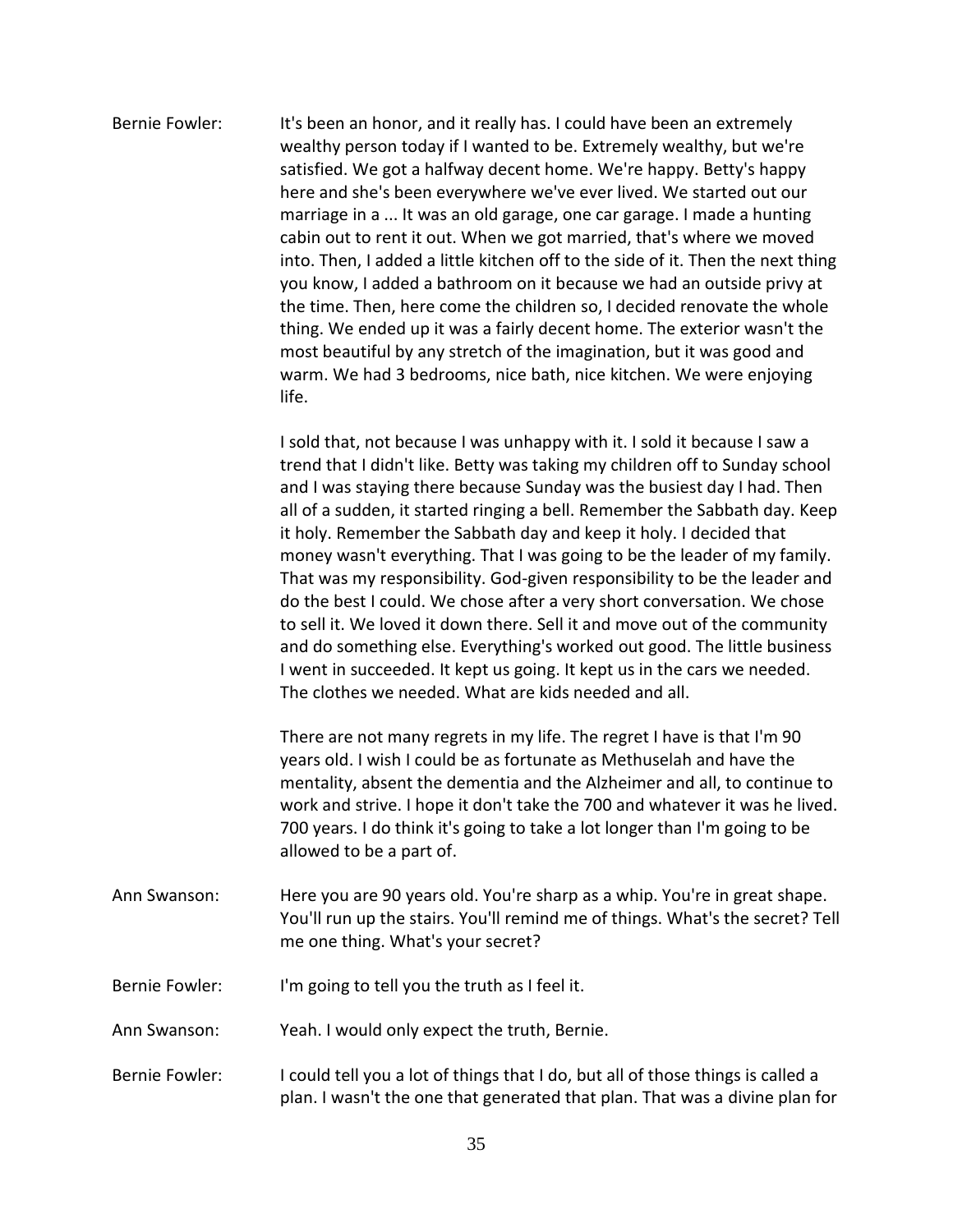my life. I think it all culminated because of the uncompromising commitment that I made back in 1938 when I was 14 years old. That and you know you have to keep your heart in good shape. In order to keep your heart in good shape and your lungs in good shape, you have to challenge them.

### STAYING HEALTHY

- Bernie Fowler: That doesn't mean once every 6 months. That means every day, every day but Sunday. I don't ...
- Ann Swanson: What would you do? Run?

Bernie Fowler: Run. I had at home. I don't do it now because my legs are starting to trouble me some. It's not unusual.

Ann Swanson: What did you do?

Bernie Fowler: Every morning when I'd wake except Sunday morning, my first thing after I'd go to the bathroom, brush my teeth, rinse my mouth out ... I have a little machine in my bedroom. It's called a shaker. You just lay down on your back. It has a mat. You lay down on you back. You put your heels in there and it shakes your legs. I mean really fast. You can make it as fast as you want to shake them. Then after I do that, I have certain routines I do like on my back. It's just like you're riding a bike over here because you don't have any stress on your joints at all. See, that's very easy to do. You're warming them up for the day. You're getting them ready for the shocks. I usually do that never less than 100 times. It's very easy. You can do it ...

- Michael: How do you count? I mean like ...
- Bernie Fowler: Just count as the one foot goes up ...
- Ann Swanson: See so that's kept his mind sharp too.
- Bernie Fowler: 1, right foot 2, right foot goes up 3, right foot ... Not 1, 2, 3, 4. Now, you sound it when the right foot goes up 1, 2.

Michael Fincham: I see.

- Bernie Fowler: Then, you do that. You can start off with 50 and then, you can go to 100.
- Ann Swanson: You've done that every day.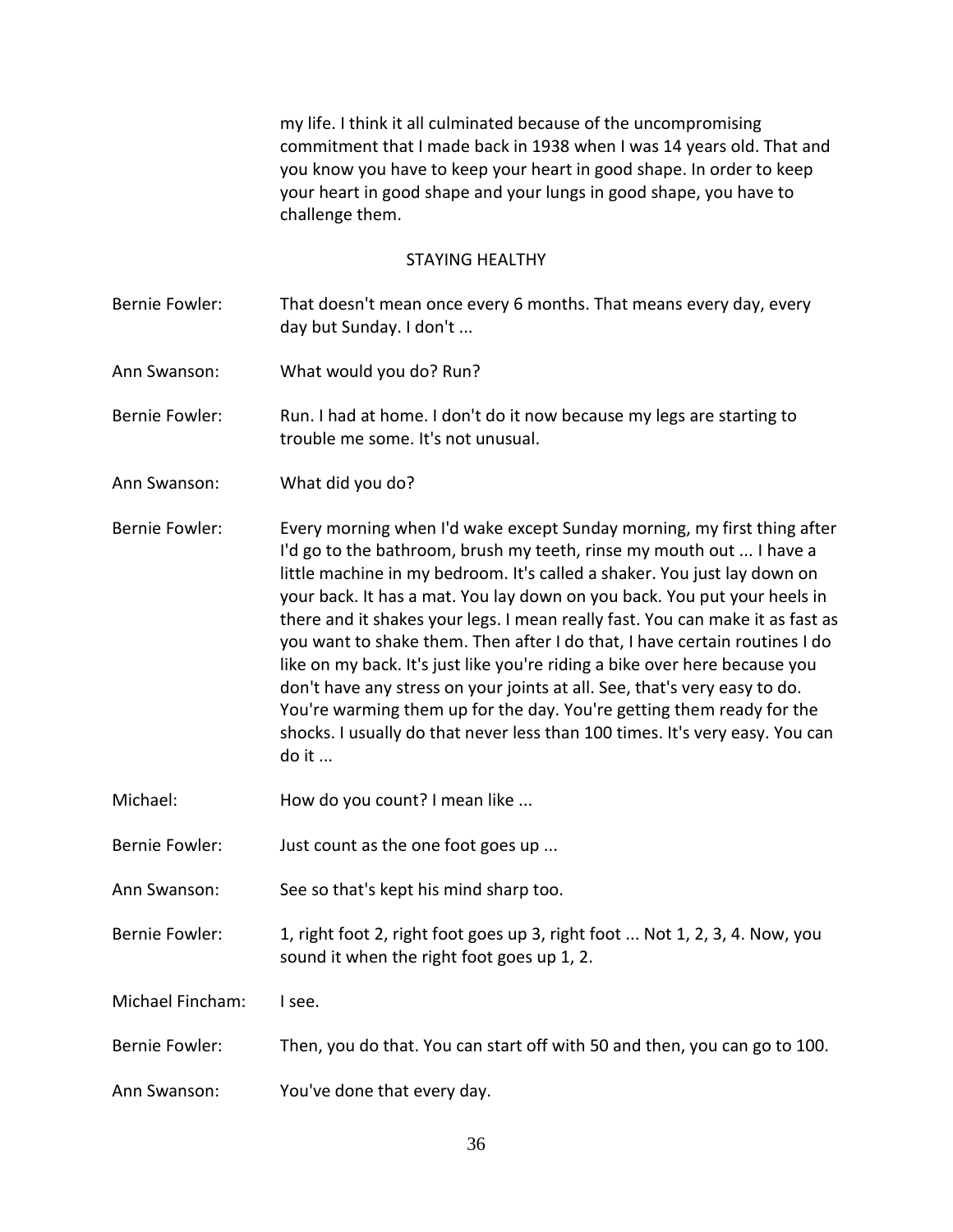| <b>Bernie Fowler:</b>     | Every day. Every day, even when I hurt. When I have pain and I have pain.                                                                                                                                                                                                                                                                                                                                                                               |  |
|---------------------------|---------------------------------------------------------------------------------------------------------------------------------------------------------------------------------------------------------------------------------------------------------------------------------------------------------------------------------------------------------------------------------------------------------------------------------------------------------|--|
| Ann Swanson:              | Have you done that for 50 years or 20 years?                                                                                                                                                                                                                                                                                                                                                                                                            |  |
| <b>Bernie Fowler:</b>     | No, I can't say that I did it that long. It really started                                                                                                                                                                                                                                                                                                                                                                                              |  |
| Ann Swanson:              | When you were older?                                                                                                                                                                                                                                                                                                                                                                                                                                    |  |
| <b>Bernie Fowler:</b>     | In about 19  I'll give you the exact year when I started: 1979.                                                                                                                                                                                                                                                                                                                                                                                         |  |
| Ann Swanson:              | Even if you                                                                                                                                                                                                                                                                                                                                                                                                                                             |  |
| <b>Bernie Fowler:</b>     | I was taking exercise and I've always ran. When I was a kid, the store was<br>a mile away. Mom would say to me, "Go get me a stick of butter." You<br>didn't buy a whole pound. You couldn't afford it. Stick of butter was 10<br>cents. Give you a dime and I'd run to the store. I'd get that stick of butter<br>and run all the way back home. It was just a habit. Didn't have a bike.<br>There's no automobiles, only 6 automobiles on the island. |  |
| <b>CHILDHOOD MEMORIES</b> |                                                                                                                                                                                                                                                                                                                                                                                                                                                         |  |
| Ann Swanson:              | You didn't have a bike because you didn't have the money.                                                                                                                                                                                                                                                                                                                                                                                               |  |
| <b>Bernie Fowler:</b>     | Didn't have the money. That's right. My first bike                                                                                                                                                                                                                                                                                                                                                                                                      |  |
| Ann Swanson:              | Bernie's told me stories about where he had to tape his shoes together.                                                                                                                                                                                                                                                                                                                                                                                 |  |
| Bernie Fowler:            | Oh, my god.                                                                                                                                                                                                                                                                                                                                                                                                                                             |  |

Ann Swanson: Yeah. Terrible stories.

Bernie Fowler: When the shoes wore out on the bottom, you'd take cardboard. Go around one of the old stores and get cardboard. Bring it home and then take it and cut a piece as near as you could cut it to the sole. Draw it, you know. Stick it inside there. It worked good. It really worked good. It kept your foot warm except if it was raining that day, the cardboard didn't last you long.

> I remember one of the most and I'll never forget this. One of the most embarrassing times in my life, I was in school. We were setting the table. They had the tables set U-shape. We were doing a speech, but we also had to draw an image of what we were going to talk about. I wanted to talk about beautification of the homestead. Then, I had to draw a home that you'd find on a typical farm. I was so excited over that. I'd always